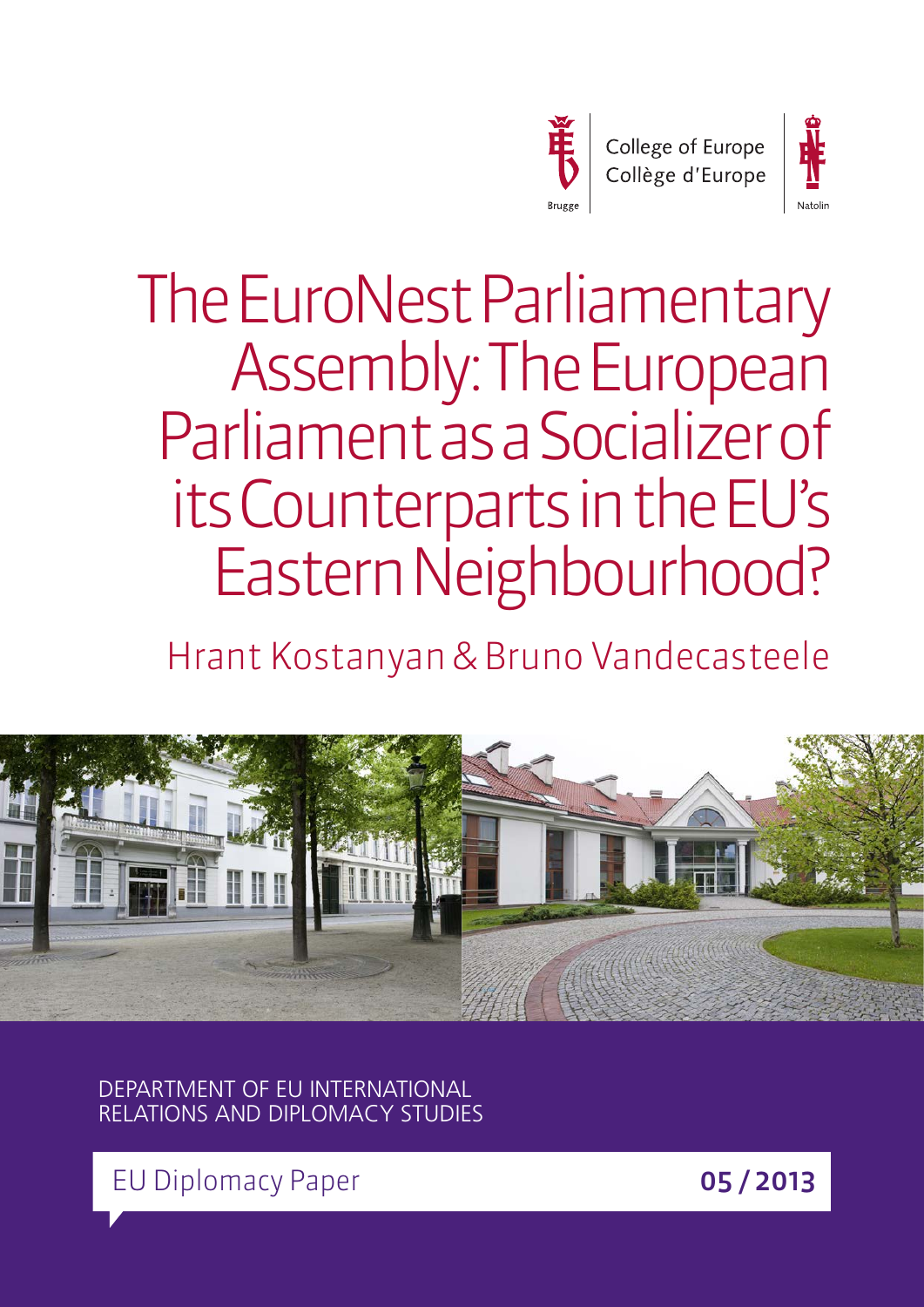



Department of EU International Relations and Diplomacy Studies

# **EU Diplomacy Papers 5/2013**

**The EuroNest Parliamentary Assembly: The European Parliament as a Socializer of its Counterparts in the EU's Eastern Neighbourhood?**

**Hrant Kostanyan & Bruno Vandecasteele**

© Hrant Kostanyan & Bruno Vandecasteele 2013

Dijver 11 | BE-8000 Bruges, Belgium | Tel. +32 (0)50 477 251 | Fax +32 (0)50 477 250 | E-mail info.ird@coleurope.eu | www.coleurope.eu/ird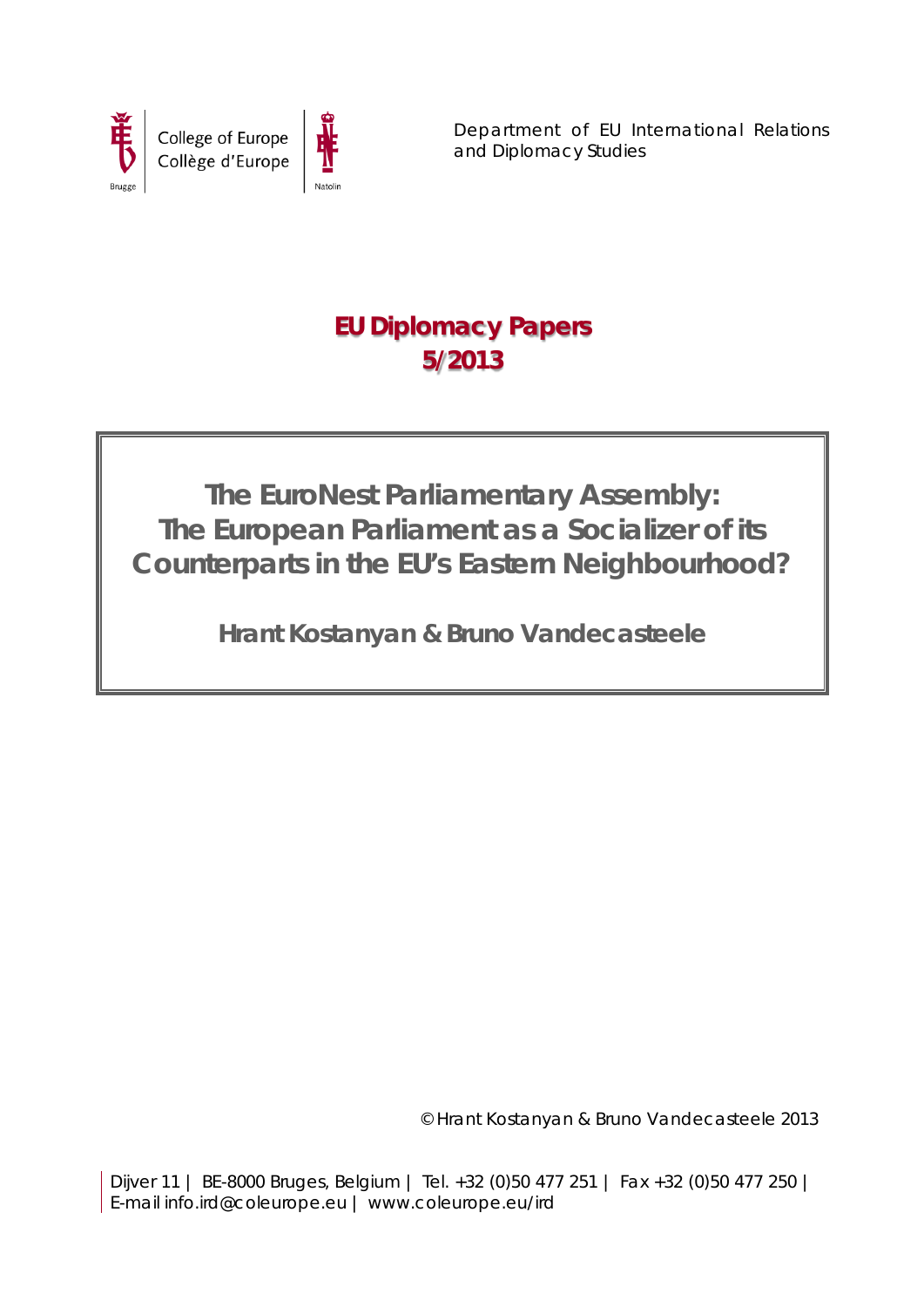## **About the Authors**

Hrant Kostanyan is a BOF (Special Research Fund) Research Fellow at the Centre for EU Studies (CEUS) in the department of Political Science at Ghent University. He is also an Associate Research Fellow in the Foreign Policy Unit at the Centre for European Policy Studies (CEPS) in Brussels. He previously worked as an expert for a European Commission project on the EU's relations with Russia and the Eastern Partnership countries at the EU Neighbourhood Info Centre, Brussels. Hrant Kostanyan is a coeditor of the *CEPS European Neighbourhood Watch* monthly newsletter. His research focuses on EU foreign policy institutions and decision-making, primarily on the European External Action Service, the European Neighbourhood Policy and the EU's relations with Eastern Neighbours and Russia.

Bruno Vandecasteele is a PhD candidate of the FWO (Flemish Research Council) at the Centre for EU Studies (CEUS), Ghent University, since 2011. He holds a Master in criminology and a Master in international politics. Previously, he worked as a trainee at the Belgian Embassy in Lithuania and for a renewable energy company in Belgium. He has been a visiting researcher at the Institute of International Relations of Warsaw University, Poland (2012) and at the Institute of International Relations and Political Science of Vilnius University, Lithuania (2013). His research interests are: decision-making in the EU, EU-Eastern Partnership relations and EU transport policy.

## **Editorial Team:**

Valeria Bonavita, Maud Fichet, Sieglinde Gstöhl, Enrique Ibáñez Gonzalez, Veronika Orbetsova, Jonatan Thompson, Anna Wardell

Dijver 11 | BE-8000 Bruges, Belgium | Tel. +32 (0)50 477 251 | Fax +32 (0)50 477 250 | E-mail ird.info@coleurop.be | www.coleurope.eu/ird

Views expressed in the *EU Diplomacy Papers* are those of the authors only and do not necessarily reflect positions of either the series editors or the College of Europe.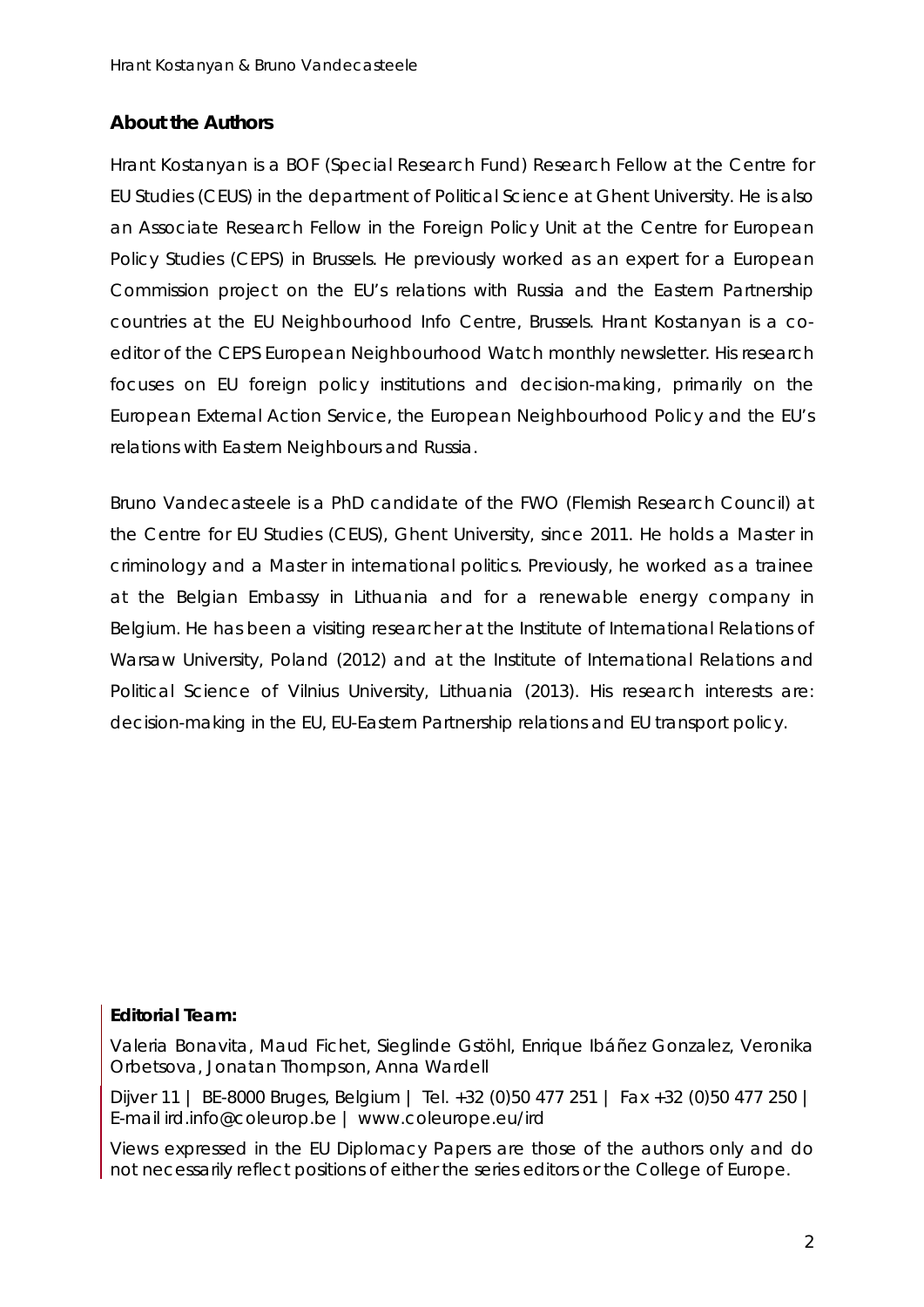# **Abstract**

This paper examines the EU-Neighbourhood East Parliamentary Assembly (EuroNest PA), an inter-parliamentary forum consisting of representatives from the European Parliament (EP) and from all Eastern Partnership (EaP) countries except Belarus, aiming at political and economic association between the EU and the EaP. More specifically, it analyzes the extent to which the EP tries and manages to socialize the national parliaments of the EaP countries. After introducing the theoretical framework, the paper outlines the structure and working methods of the EuroNest PA, clarifies the absence of Belarus in the framework, and examines the results of the first three plenary sessions. The paper concludes that, although the establishment of the EuroNest PA as such provides a framework to advance the EP's goals of transmitting its norms and values to the EU's Eastern neighbouring countries, in practice socialization has taken place only to a limited extent thus far.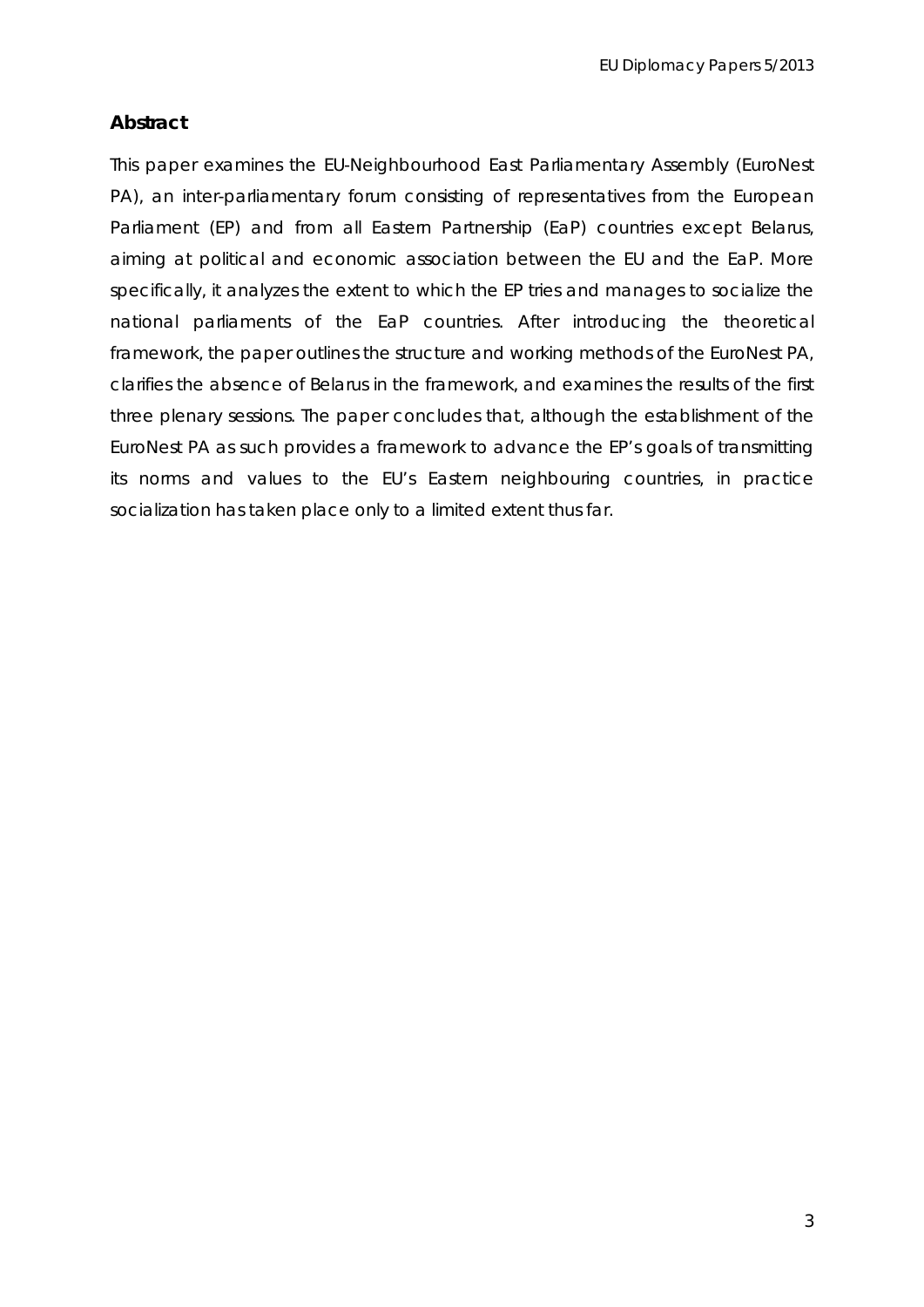#### **Introduction**

This paper combines two strands of literature in European Union (EU) studies that have thus far been dealt with separately. On the one hand, in the last decade, the body of literature on the role of the European Parliament (EP) in EU external policies has grown considerably, in parallel with the increasing competences of the EP in this area. Most studies on the role of the EP in EU external policies focus on the EP's powers in shaping these policies (e.g. [Diedrichs, 2004;](#page-20-0) [Crum, 2006;](#page-20-1) [Koutrakos, 2011\)](#page-21-0). Much less scholarly attention has been given to the direct bilateral or multilateral relations of the EP with Parliaments of third countries [\(for an exception, see e.g.](#page-20-2)  [Corbett, Jacobs & Shackleton, 2005\)](#page-20-2). On the other hand, since the early 2000s, studies on European socialization have enriched the EU studies literature with knowledge on the processes driving change at different policy levels within and outside of the EU. Nearly all research on European socialization focuses on the transfer of norms from international organizations to individual states (see e.g. [Schimmelfennig, 2005,](#page-22-0) [Schimmelfennig, Engert & Knobel, 2005,](#page-22-1) [Lavenex &](#page-21-1)  [Schimmelfennig, 2011\)](#page-21-1) or adaptation of EU officials to group norms of the institutions (e.g. [Beyers, 2005,](#page-20-3) [Hooghe, 2005,](#page-21-2) [Juncos & Pomorska, 2006\)](#page-21-3), including in the EP [\(Scully, 2005\)](#page-22-2). Few have also studied the EU's engagement with and norm transfer to specific institutions or actors in non-candidate countries [\(see e.g. Smith, 2011\)](#page-22-3). However, no research has been published thus far on possible norm transfer from the EP to third countries' Parliaments.

The EP engages with the Parliaments of the Eastern Partnership (EaP) countries – Belarus, Ukraine, Moldova, Georgia, Armenia, Azerbaijan – since 2011 via the EuroNest Parliamentary Assembly (EuroNest PA), a multilateral forum for parliamentary cooperation. As we will point out below, the EP does try to socialize the Parliaments of the EaP countries within this institutional setting; the substance of the resolutions adopted by the EuroNest PA corresponds very much to the position the EP mostly takes in external policy dossiers. We argue therefore that combining the above-mentioned two research strands could add considerably to scholarly knowledge about the EP's role in the world. In doing so, we address two research questions: (i) which instruments and opportunities does the EP have at its disposal in order to try socialize the national Parliaments of the EaP countries, and (ii) if socialization takes place, what is the nature and range of this socialization? With regard to the second research question, we apply the typology of socialization as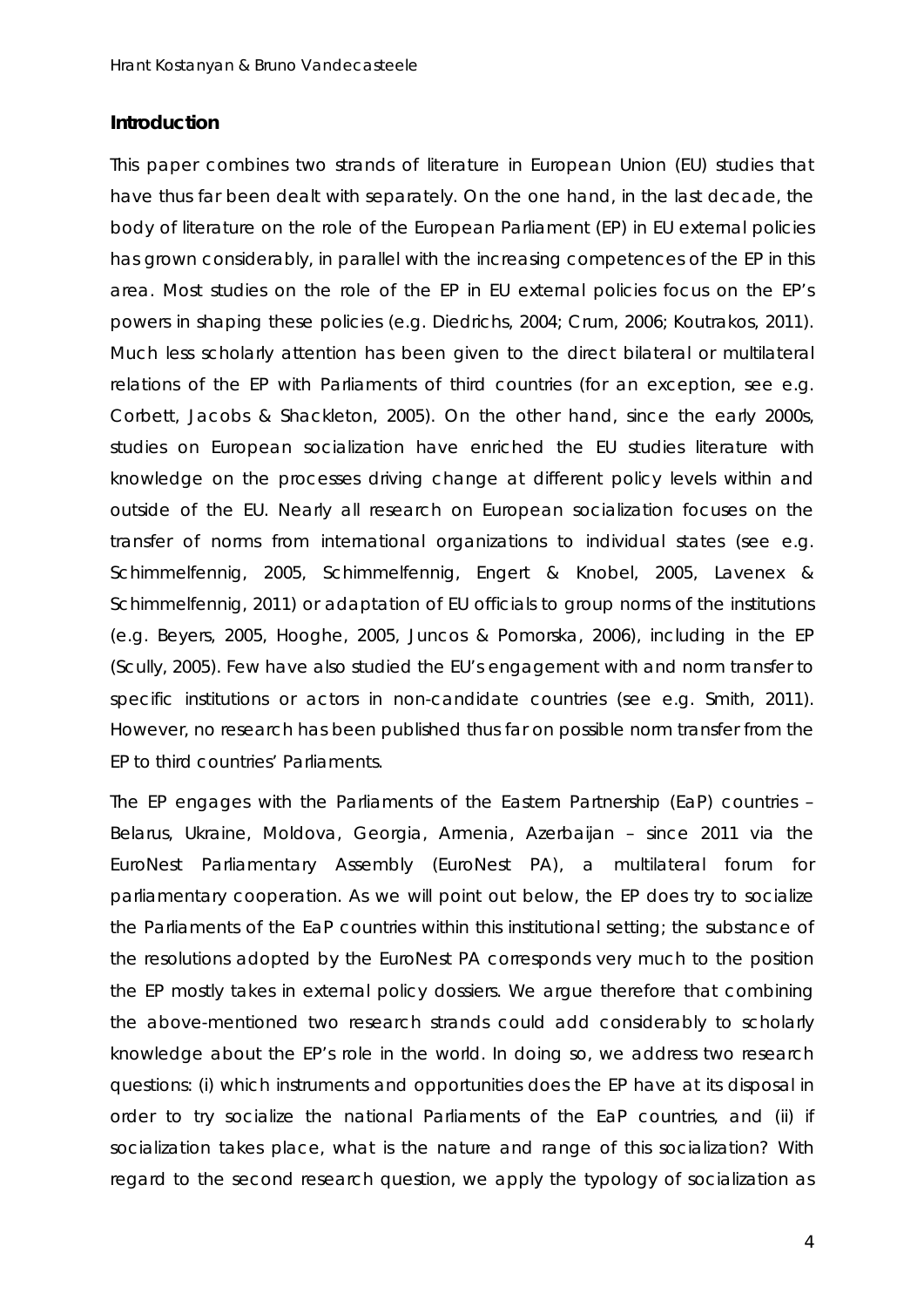discussed by Checkel [\(2005\)](#page-20-4), distinguishing between strategic calculation, role playing and normative suasion. We argue that (i) the EP clearly uses the EuroNest PA to familiarize its EaP partners with its position on various topics, and applies inclusion and exclusion techniques as leverage on them; (ii) despite the fact that the EuroNest PA has adopted a considerable amount of resolutions to date, very little socialization has taken place thus far. Indeed, the Eastern partners' Parliaments seem to engage only in the least extensive form of socialization, i.e. strategic calculation.

The paper is structured as follows. First, we briefly discuss the definitions and characteristics of the different types of socialization. Subsequently, we outline the organization of the EP-EaP parliamentary cooperation, with emphasis on the recent changes in the institutional architecture. This section discusses the instruments through which the EP can possibly socialize the EaP Parliaments. In the next sections, we discuss the results of the three plenary EuroNest PA sessions that have taken place until 2013, providing a more profound insight in EP-EaP socialization. The concluding section discusses and summarizes the main findings of the research.

#### **The European Parliament as a socializer of other Parliaments?**

Checkel [\(2005\)](#page-20-4) describes socialization as a process during which socialized actors (socializees) are inducted into the norms and rules of a given community (socializers), with sustained compliance due to internalization of these norms as a result. The logic behind the behaviour of the socializee switches from what March and Olsen [\(1998\)](#page-21-4) called a *logic of consequences* to a *logic of appropriateness*. The extent to which these norms are internalized can vary; there are basically three types of norm internalization, corresponding with three mechanisms of socialization [\(Checkel, 2005;](#page-20-4) [see also Schimmelfennig, 2005;](#page-22-0) and [Warkotsch, 2007\)](#page-22-4).

A first mechanism is *strategic calculation*: the socializee displays desired behaviour in response to positive and/or negative incentives, which can be social (e.g. status, shaming) as well as material (e.g. financial assistance, sanctions). Strategic calculation alone does not lead to socialization and internalization of norms, but it can be a first step towards preference change. This mechanism is most likely to operate when the socializee expects the benefits of adapting its behaviour (or pressurizing others, e.g. Governments, to change their behaviour) to be larger than the costs.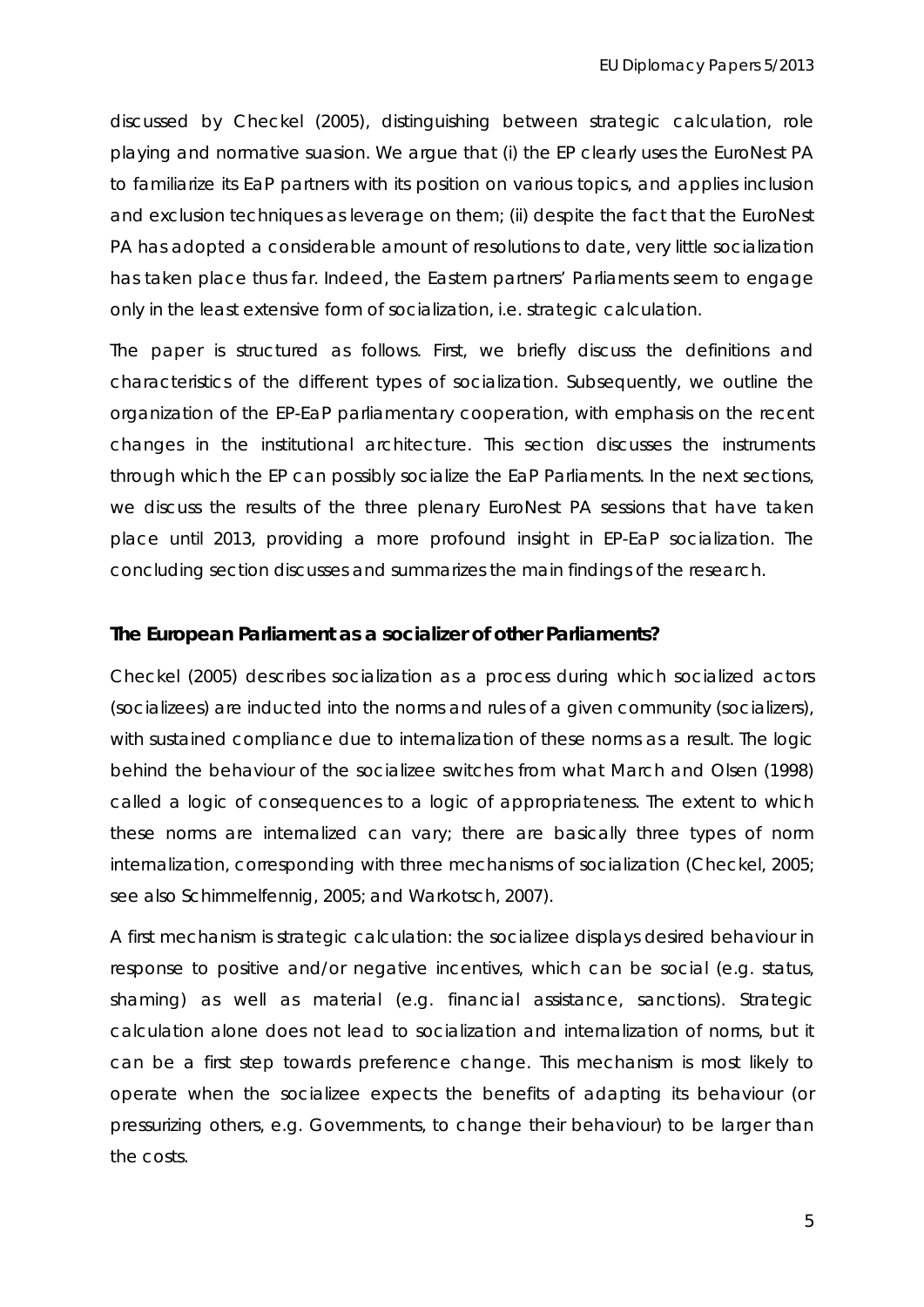A second mechanism is *role playing*: the socializee behaves according to the group norms because it is considered appropriate in a certain setting, but its ideas and preferences remain unchanged. This type of socialization is most likely to occur in settings where agents have long, sustained and intense contacts with each other.

The third mechanism is *normative suasion*, which leads to the most far-reaching form of socialization: agents actively and reflectively internalize new understandings of appropriate norms, and behave accordingly. Normative suasion is most likely to take place when the socializee is in a novel and uncertain environment, has few prior beliefs that are inconsistent with the socializer's message, when the socializer holds a dominant and authoritative position within the group to which the socializee belongs or wishes to belong, when the socializer does not lecture or demand but acts according to principles of serious deliberative argument, and when interactions take place in less politicized and more informal settings [\(on the conditions for successful](#page-22-5)  [socialization through persuasion, see also Pardo Sierra, 2011\)](#page-22-5).

As discussed above, socialization has thus far been mostly studied between the EU and individual Governments or within the EU institutions. In this paper, we extend the application of this theoretical framework to inter-parliamentary cooperation and socialization. This research is relevant in the context of the EP's increasingly active role in the EU's external policies, in particular following the enactment of the Treaty of Lisbon; the EP has regularly reminded the other EU institutions and Member States, as well as third country Governments and Parliaments, of the importance it attaches to norms and values. This is not less the case in the EU's relations with its Eastern neighbourhood: the EP is *inter alia* active in trade [\(European Parliament, 2012a\)](#page-21-5), democracy [\(European Parliament, 2012b\)](#page-21-6), and human rights issues with regard to the EaP (e.g. [European Parliament, 2012d,](#page-21-7) [2012c\)](#page-21-8). It is thus clear that the EP wishes to play a role in transferring 'European values' to the EU's Eastern neighbours. In the next section, we discuss the EuroNest PA as a framework for EP-EaP cooperation, as well as the instruments available to the EP for playing such a socializing role.

#### **Structure and functioning of the EuroNest PA**

This section outlines the history and the institutional architecture of the EuroNest PA. After introducing the origins and the members of the EuroNest PA, we successively discuss the competences of the Bureau, the Working Groups, Committees, and of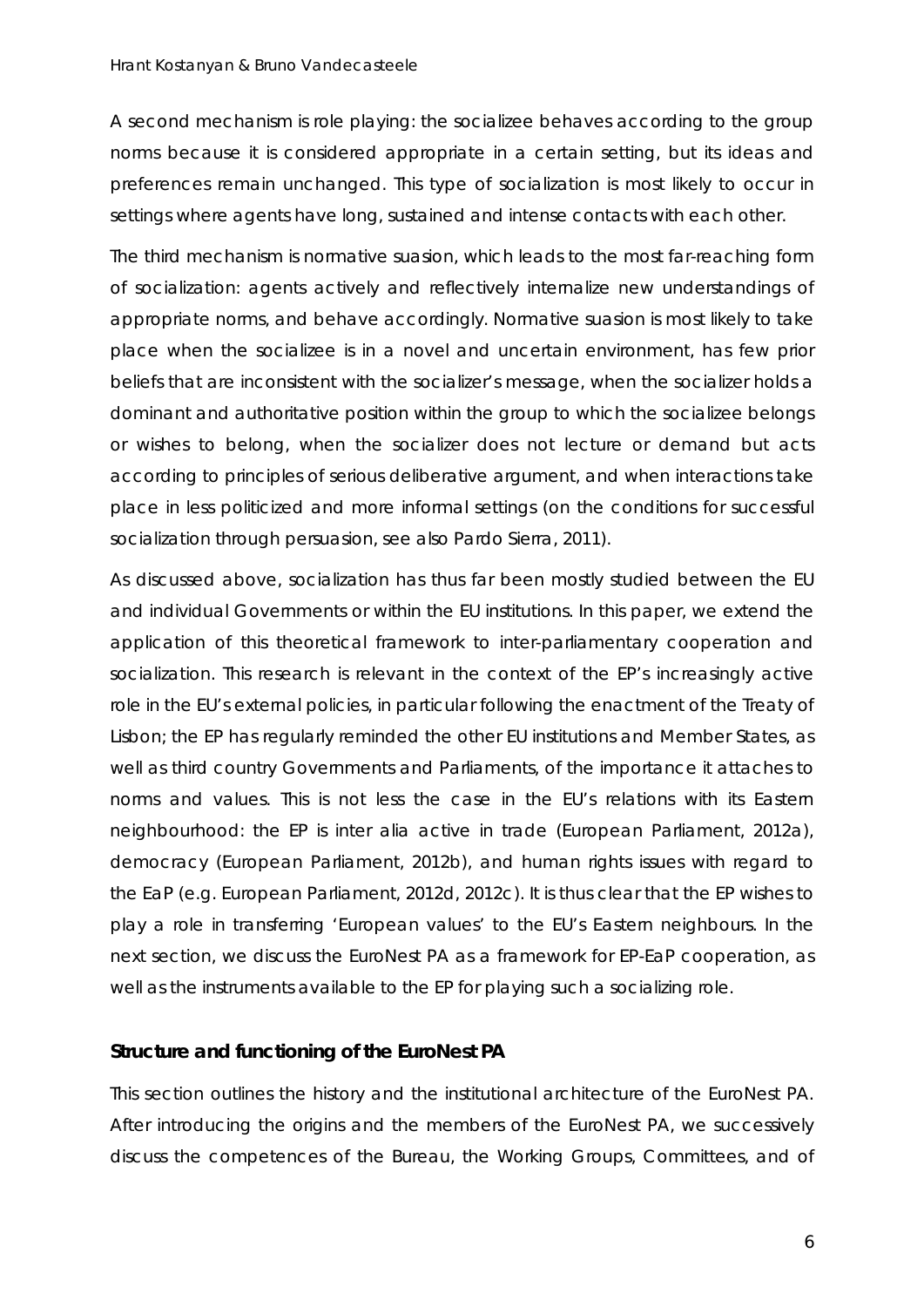the plenary Parliamentary Assembly. The EP can use these bodies to try to transfer its preferred norms to the EaP countries' Parliaments.

#### *Origins and members of the EuroNest PA*

The 2009 Lisbon Treaty could be called the *Treaty of Parliaments*: it reinforced the role of the EP in the EU's legislative process and external policies and strengthened the control of national Parliaments over EU decision-making. The EP increased its legislative, budgetary and supervisory powers over the EU's external action, thus ensuring greater accountability [\(Raube, 2011;](#page-22-6) [Wisniewski, 2013\)](#page-22-7). The role of the EP in EU policies towards the EaP is somewhat atypical in this respect, for two main reasons. First, although the conceptualization and establishment of the EuroNest PA took place in the same period as the negotiations, signature and ratification of the Lisbon Treaty, the two developments were not interconnected and took place in separate settings. Second, and contrary to the overall strengthening of the role of national Parliaments in EU decision-making with the Lisbon Treaty, the Parliaments of the EU Member States have no role in the EuroNest PA.

The idea to establish the EuroNest PA dates back to 2006 and was preceded by a series of conferences with representatives from the EP, Ukraine, Moldova, Georgia, Armenia and Azerbaijan, as well as Belarusian opposition members. The idea was further developed two years later in a Communication of the European Commission [\(2008\)](#page-21-9) and was taken up in the constitutive document of the Eastern Partnership, the Prague Declaration. The participants of the Prague Summit invited the members of the EP and the deputies from the EaP countries to establish a joint multilateral parliamentary assembly [\(Council of the European Union, 2009a\)](#page-20-5). The goal of the Assembly is to accelerate the political and economic integration of the EaP countries and the EU as well as to enhance people-to-people contacts and engage more actively in cultural dialogue. The EuroNest PA is based "on mutual interests and commitments as well as on the principles of differentiation, shared ownership and responsibility" [\(EuroNest PA, 2013e, art. 1\)](#page-21-10).

Although the EuroNest PA is – in principle – a multilateral framework for cooperation between the EP and the Parliaments of the six EaP countries [\(European Parliament,](#page-21-11)  [2009\)](#page-21-11), the Belarusian Parliament is not represented thus far. Discussions regarding the participation of Belarus were even the main reason for the delay in launching the Assembly (Ćwiek[-Karpowicz & Wojna, 2010\)](#page-20-6): the idea of the EuroNest PA was formally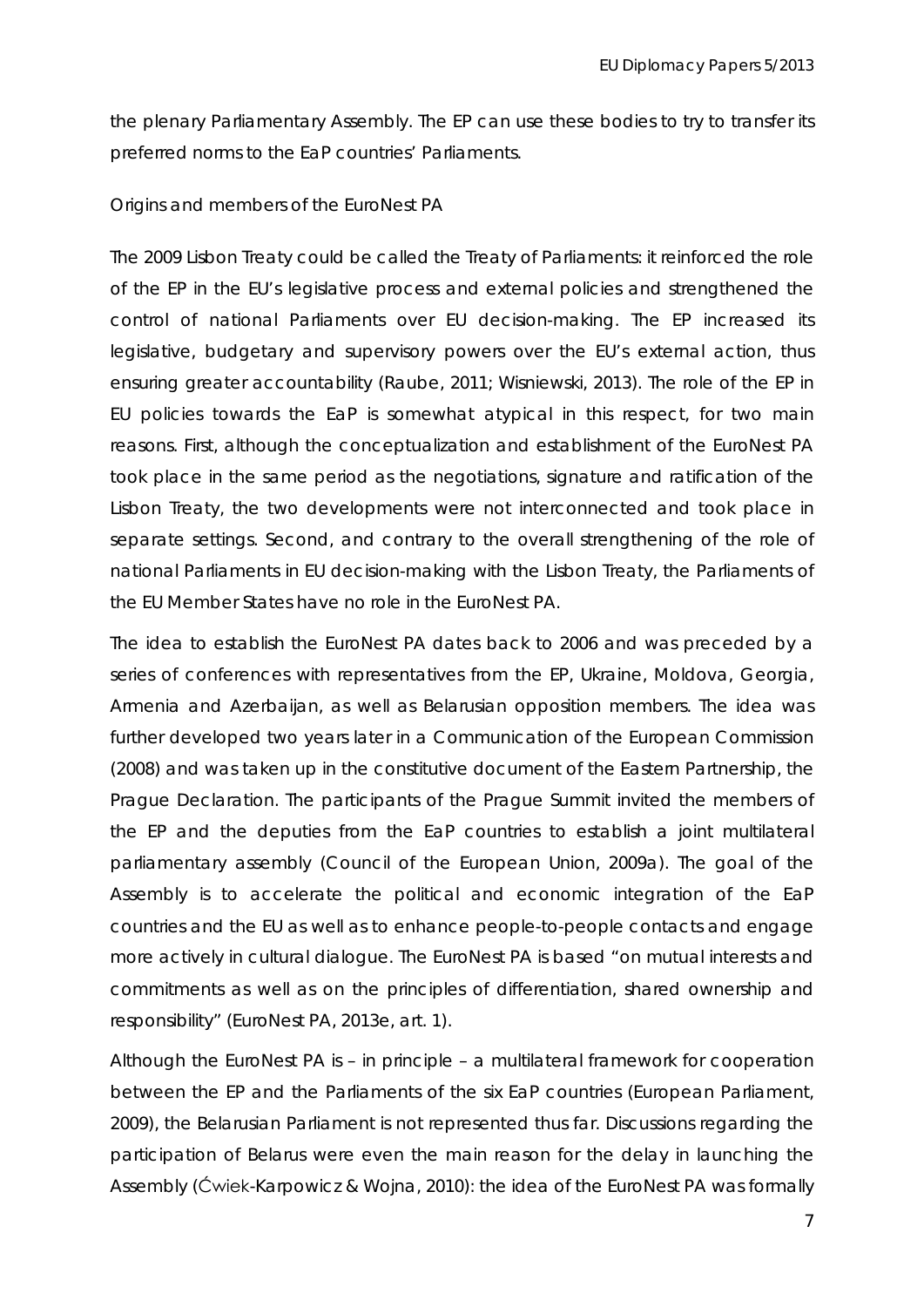#### *Hrant Kostanyan & Bruno Vandecasteele*

declared in 2009, but it took almost two years until the Assembly was operational. Since the EP consistently criticizes the course of elections in Belarus (see e.g. [European Parliament, 2011,](#page-21-12) [2012d\)](#page-21-7) and "the EuroNest PA is a dialogue between real members of Parliament, not between people appointed by a dictator" (Interview D), it would be controversial if it would engage with the Belarusian Parliament. Prior to the adoption of rules for EP representation in its relations with third countries, Members of the European Parliament (MEPs) thus had to choose between three options: invite a delegation of the Belarusian Parliament, not involve Belarus at all, or include Belarus in the EuroNest PA while putting its active participation "on hold" (Interview C, D). Eventually, the EP opted for the latter solution and suspended the Belarusian participation. It was decided that Belarus "will be welcomed once political requirements will have been fulfilled" [\(EuroNest PA, n.d.\)](#page-21-13). In order to meet the political requirements, the Parliament should be elected according to its commitments made to the Organization for Security and Co-operation in Europe (OSCE) and other international standards for democratic elections, and commit itself to promoting human rights and fundamental freedoms, pluralistic democracy and the rule of law [\(Buzek, 2011;](#page-20-7) [EuroNest PA, 2011, art. 3\)](#page-20-8).

The EuroNest PA now hosts sixty members of the EP and ten members from each EaP countries' Parliament (excluding Belarus). Appointments in the EuroNest PA from both the EP's and the EaP countries' sides are done in a manner that "the distribution of the various political groups and delegations represented is reflected as far as possible" [\(EuroNest PA, 2013e, art. 2\)](#page-21-10).

There are two main differences between the EuroNest PA and the other parliamentary cooperation platform of the EU's Neighbourhood Policy, i.e. the Euro-Mediterranean Parliamentary Assembly (EMPA). In the EMPA, the EU delegation consists of 49 members of the EP and three members of each EU national Parliament, while in the EuroNest PA there is no role for national Parliaments of the EU. In fact, the EuroNest parliamentary cooperation is the only format for EU-EaP cooperation where the EU Member States are not involved; Member States do have a role in intergovernmental, business, and regional cooperation. This situation has been criticized by some national parliamentarians (Interview A). An MEP responded, when questioned on this, that "it would be much more complicated if national parliamentarians would participate. There would be much more discussion on what we should do. […] It's already complicated enough with the EaP countries" (Interview D). The absence of the national Parliaments thus upgrades the role of the

8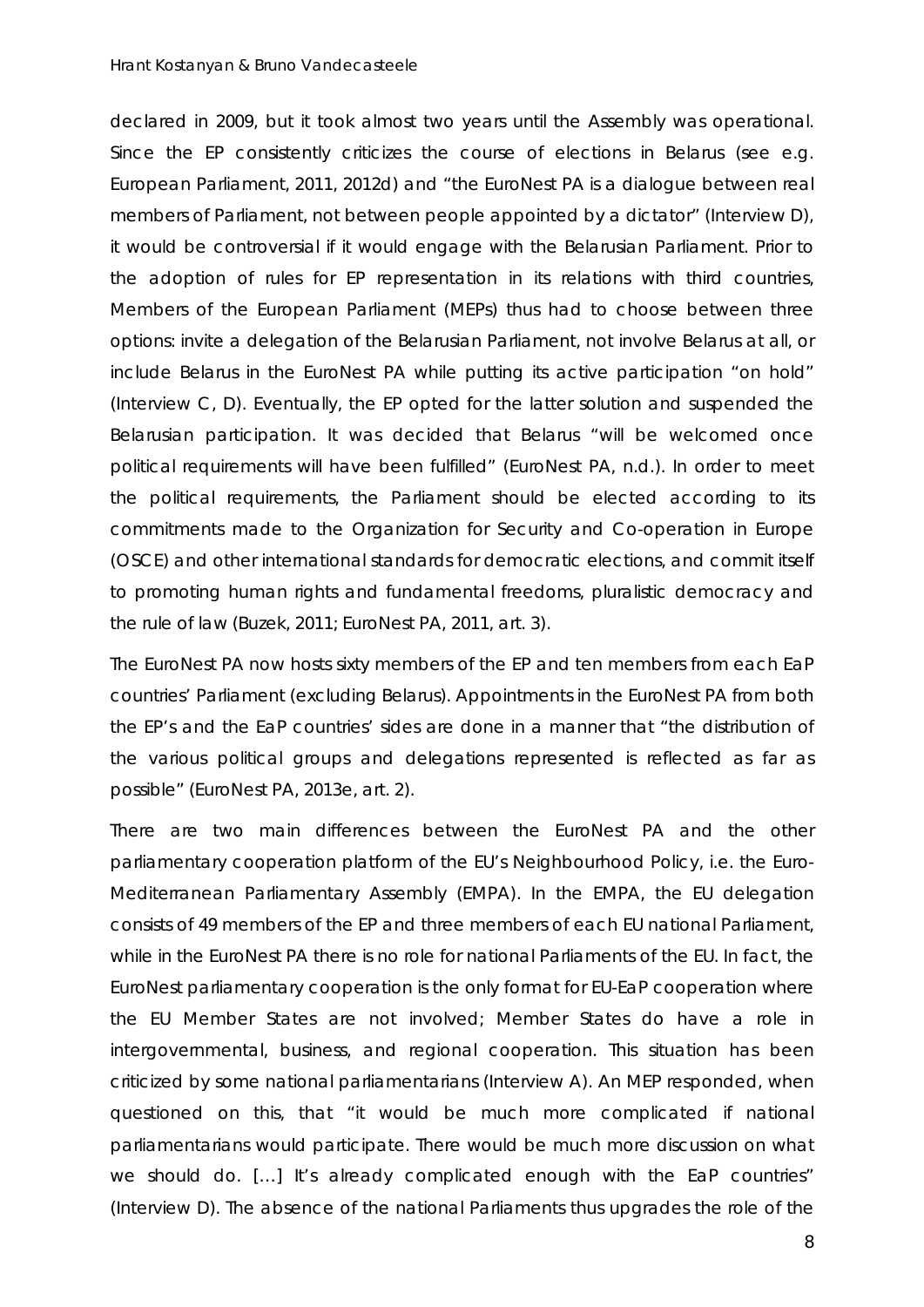EP not only to an actor with regard to the EaP countries, but also vis-à-vis the EU and its Member States. A second difference between the EMPA and the EuroNest PA is that, in the former, the EU representatives are a minority (130 on a total of 280), while in the EuroNest PA the EP has a *de facto* majority as long as Belarus does not participate (60 on a total of 110). Since the decisions are usually taken with a twothirds majority, this does not translate into direct power over decision-making. However, it signifies a certain dominance of the EP in the Assembly. This dominance is reinforced by the fact that the EP delegation usually expresses unified positions, while the points of view of the EaP parliaments are often much more divided.

#### *Components of the EuroNest PA*

Before the establishment of the EuroNest PA, the EP and individual Parliaments of the EaP countries already collaborated through the Parliamentary Cooperation Committees (PCCs) and bilateral delegations established in agreements between the EU and partner countries. After the establishment of the multilateral EuroNest PA, the PCCs and delegations have remained in existence alongside the EuroNest PA and have been invited by the latter to collaborate with it [\(EuroNest PA, 2013e, art.](#page-21-10)  [28\)](#page-21-10).

The EuroNest PA consists of four main institutional components. First, the EuroNest PA elects a Bureau, which consists of co-Presidents and vice-Presidents. One of the co-Presidents is elected from the members of the EP, the other from the EaP deputies. One parliamentarian from each EaP country is elected as a vice-President, with the exception of the country from which a deputy is elected as co-President. This is matched by an equal number of vice-Presidents elected among members of the EP. The Bureau meets twice a year and plays a key coordinating role, both internally and externally. Internally, the Bureau drafts the agenda and procedures for plenary sessions of the EuroNest PA and authorizes the thematic EuroNest PA Committees to draft, *inter alia,* reports, resolutions and recommendations. Externally, the Bureau is responsible for maintaining relations with other bodies and actors involved in the EaP such as the EaP Summit, the ministerial conferences, the European Commission, the European External Action Service, the officials in EaP multilateral thematic platforms, Ambassadors, and civil society organizations. The Bureau can invite the relevant actors to participate in meetings of the Committees and Working Groups as well as in the plenary sessions of the EuroNest PA.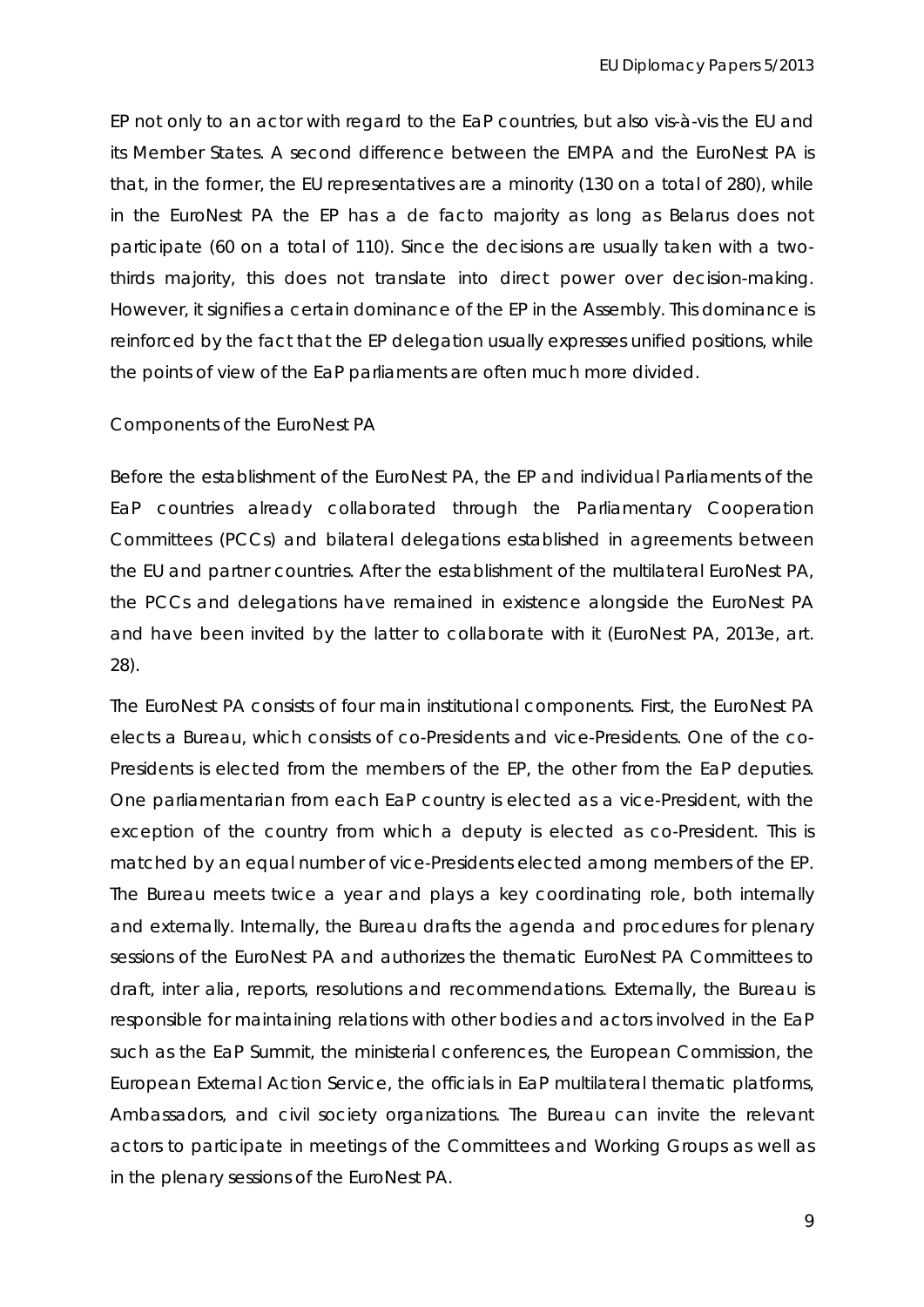#### *Hrant Kostanyan & Bruno Vandecasteele*

Second, the Bureau of the EuroNest PA decides on creating Working Groups for a certain period of time to deal with a specific aspect of the EaP or to send factfinding missions to the EU or the EaP countries. The Working Groups continue functioning until the EuroNest PA decides otherwise [\(EuroNest PA, 2013e, art. 27\)](#page-21-10). A Working Group consists of ten members, one from each EaP country and five from the EP. Currently, the EuroNest PA has two Working Groups. One of them discusses the Rules of Procedure, the other focuses on Belarus. The latter is charged with investigating and making recommendations to the Euronest PA on how it could support Belarus to meet the requirements for the Belarusian delegation to fill its vacant seats in the EuroNest PA. To this end, the Working Group on Belarus "may take contacts with the Institutions of Belarus, with the civil society of the country, with the other EU Institutions, with the EU Member States and other players concerned; the Working Group may hold hearings and organize visits to the country, in agreement with the Bureau" [\(EuroNest PA, 2012a, p. 2\)](#page-20-9). In the words of one EP official, the Working Group on Belarus is thus a means to "compensate" for the absence of Belarusian delegation in the EuroNest PA (Interview C).

Third, for the purpose of examining important aspects related to the EaP, the EuroNest PA has set up four Standing Committees that thematically mirror the four platforms of the EaP multilateral framework: the Committee on Political Affairs, Human Rights and Democracy, the Committee on Economic Integration, Legal Approximation and Convergence with EU Policies, the Committee on Energy Security and the Committee on Social Affairs, Education, Culture and Civil Society.

The Committee on Political Affairs, Human Rights and Democracy is responsible, among other things, for issues relating to democratic institutions, good governance, corruption, political parties, electoral processes, contribution to multilateral confidence-building measures and peaceful conflict settlement as well as external relations. The Committee on Economic Integration, Legal Approximation and Convergence with EU Policies works on questions related to, *inter alia*, economic, financial and commercial relations between the EU and the Eastern European partners, with third countries and with regional and international organizations such as the World Trade Organization (WTO). Harmonization of technical standards, social and human development, environmental governance, transport and telecommunication are also discussed in this Committee. The Committee on Energy Security deals with matters relating to energy supply and security mechanisms, the enhancement of contacts on energy security and energy crisis preparedness, harmonization of

10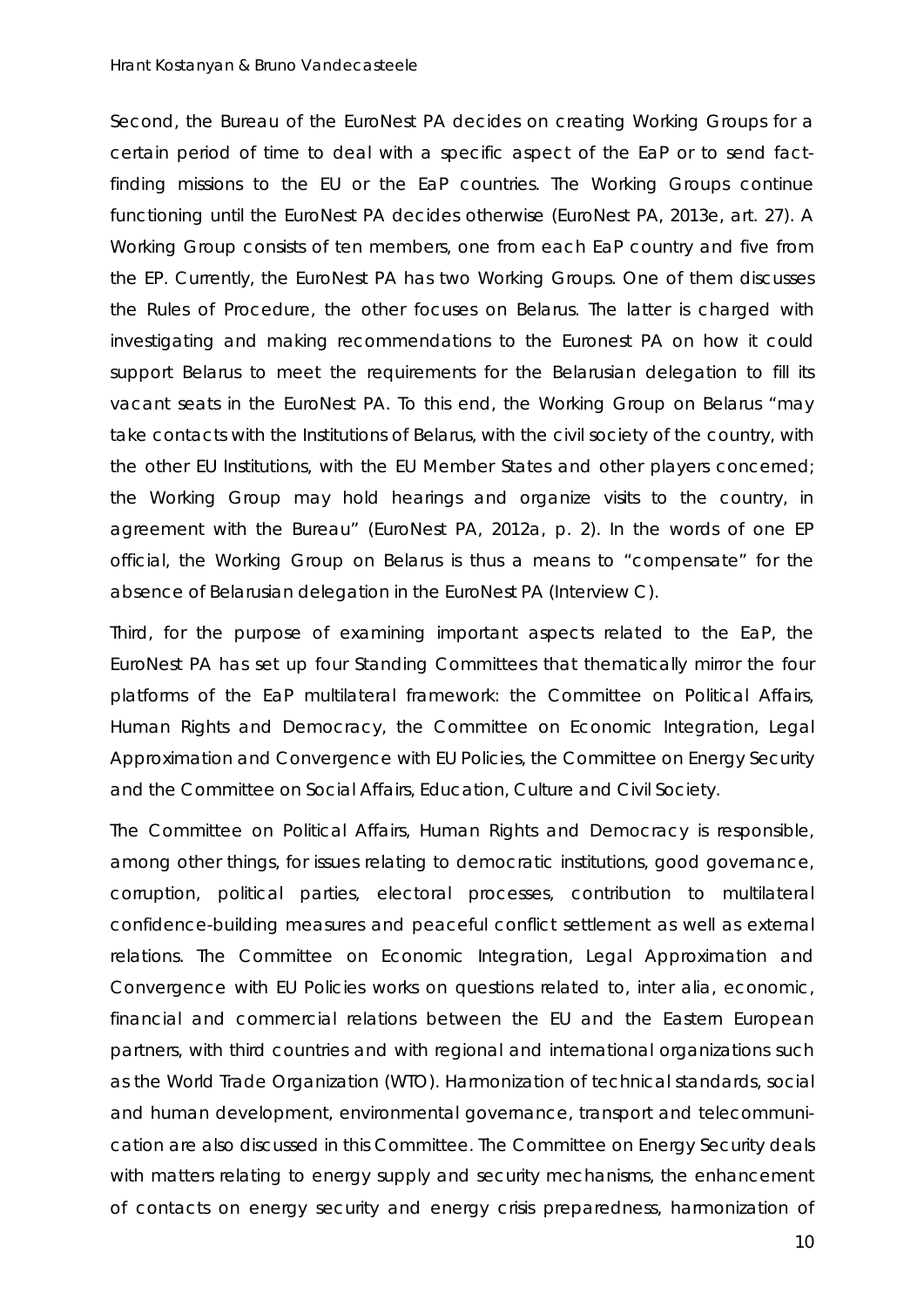energy policies and legislation, diversification of supply and transit routes as well as supporting the creation of diversified energy markets. The Committee on Social Affairs, Education, Culture and Civil Society is charged with working on issues related to youth, gender equality, facilitating cooperation of culture, language, education and research as well as relations with the Eastern Partnership Civil Society Forum.

The fourth institutional component of Euronest is the actual Parliamentary Assembly. It conducts discussions and consultations, and adopts resolutions and recommendations concerning the EaP in general or particular themes. Based on requests from the Committees' co-chairs, the Bureau decides how many reports can be voted in the plenary sessions. The Rules of Procedure also allow for urgent motions for resolutions [\(EuroNest PA, 2013e, art. 9\)](#page-21-10). In the framework of the resolutions and recommendations, the EuroNest PA may also submit messages to the EaP Summit and ministerial meetings. For urgent matters, the Bureau is also allowed to make statements on the basis of existing resolutions and reports.

The EuroNest PA holds plenary sessions once a year with the location decided on the basis of rotation. One of the meetings takes place in the facilities of the EP in Brussels, Luxembourg or Strasbourg and the subsequent meeting convenes in the capital of one of the EaP counties. Up until now, there have been three plenary meetings (see below), with the fourth meeting scheduled to take place in Yerevan in November 2014.

The EuroNest PA also has a role of scrutiny of the EU 'executive', e.g. the EEAS and the Commission. This forum is therefore one of the main tools available to the EP and EaP countries' Parliaments to influence EU decision-making *vis-à-vis* the EaP [\(Kostanyan & Orbie, 2013\)](#page-21-14). The members of the Assembly can submit written questions to the Council, the European Commission, the ministerial bodies of the EaP and the Presidency-in-office of the Summit. Questions are subject to the Bureau's ruling on their admissibility. The Bureau arranges public hearings with representatives from the relevant 'executives' and members of the EuroNest PA can ask questions orally. Oral questions too have to be submitted in written form to the Bureau, which then decides on their admissibility. At the request of twenty members of the EuroNest PA, the answers to the questions may be followed by a debate [\(EuroNest PA, 2013e,](#page-21-10)  [art. 22\)](#page-21-10).

The setup of the EuroNest PA, including a Bureau, Working Groups, Committees and a plenary meeting, is comparable with other Parliamentary Assemblies of the EP with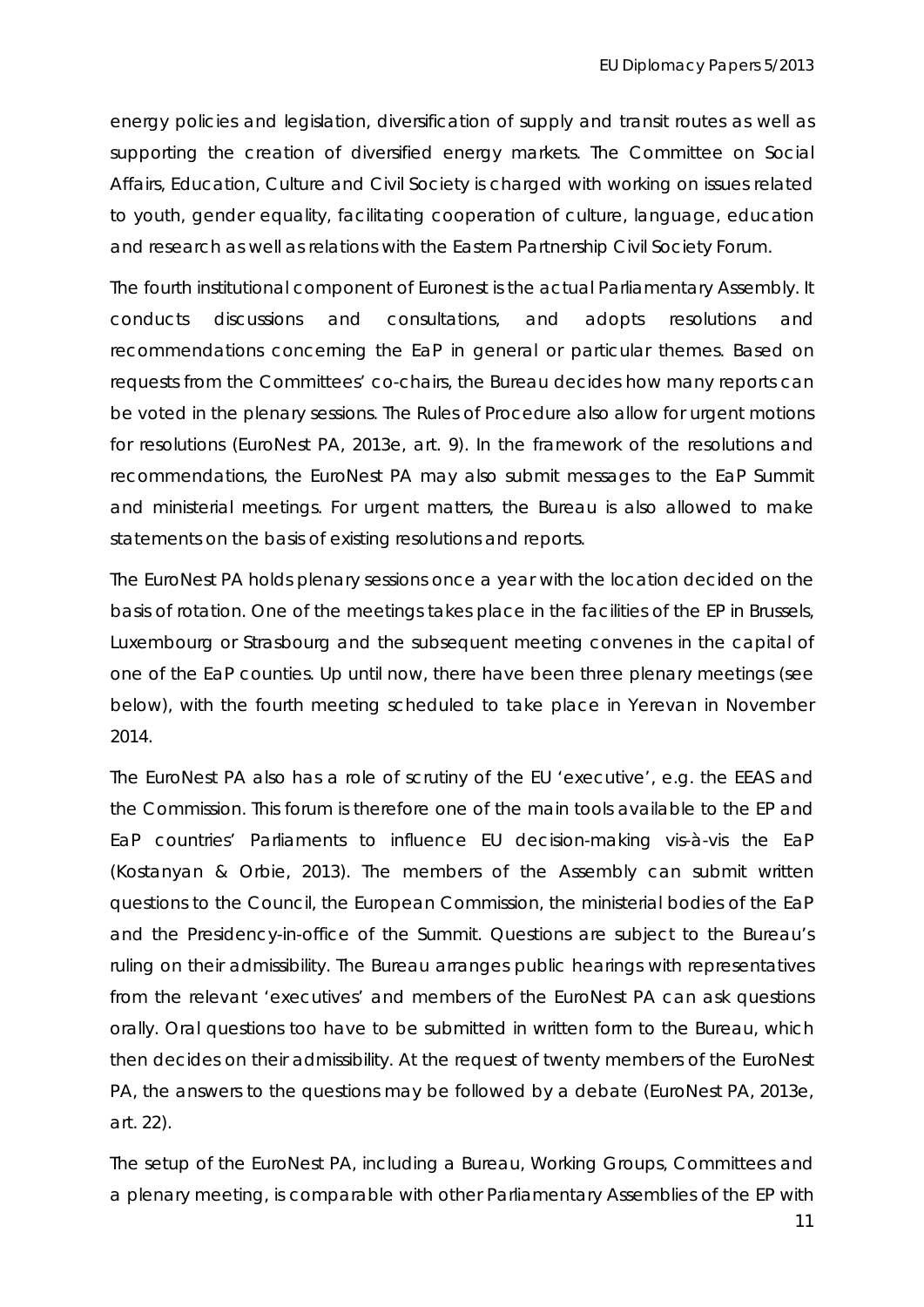third countries' Parliaments, such as the EMPA and the EU-ACP Joint Parliamentary Assembly. This composition, however, does not exactly mirror the EP itself: the EuroNest PA is much more limited in its structure and in the frequency of meetings, and the discussions are mostly 'nationally' inspired, not ideologically (see also below). Nevertheless, the structures and procedures of the EuroNest PA do constitute a way of socializing the EaP countries' Parliaments: since it reflects a 'template' of EU cooperation with third countries, it imposes a 'way of doing things' to the other Parliaments and familiarizes them with European standards for multilateral cooperation.

#### **The EuroNest PA at work**

This section discusses the three plenary sessions of the EuroNest PA that have taken place thus far. We find that, after a difficult start, the participants of the EuroNest PA were able to adopt a number of increasingly significant resolutions.

#### *The first plenary session of 14-15 September 2011*

The first ordinary plenary session of the EuroNest PA took place on 14-15 September 2011 in Strasbourg. The outcomes focused mainly on the body's internal procedures and appointments: the plenary adopted the Constituent Act and the Rules of Procedure of the EuroNest PA, and elected the Bureau and the two co-Presidents (Mr Borys Tarasyuk on behalf of the EaP countries, and Mr Kristian Vigenin on behalf of the EP). It also adopted a decision on setting up four Standing Committees and approved their Rules of Procedure. Finally, the deputies adopted a decision on setting up of the Working Groups, on the Rules of Procedure and on Belarus.

The members of the Euronest PA also discussed a number of draft resolutions. However, the meeting was marked by a tense atmosphere, and none of the planned resolutions were adopted. There were disagreements between the EP and EaP representatives, but also between the EaP countries themselves, notably Armenia and Azerbaijan [\(Donskis, 2011;](#page-20-10) [Tarasyuk, 2011\)](#page-22-8). The main stumbling block was the difference in positions between the Azerbaijani and Armenian delegations on references to "right to self-determination" and "territorial integrity" in the final statement. In addition, as a result of delays due to recounts, discussions and voting confusion, most MEPs left the meeting room in a hurry at the end of the two-day session since they had to attend a regular EP plenary [\(RFERL, 2011\)](#page-22-9). Commenting on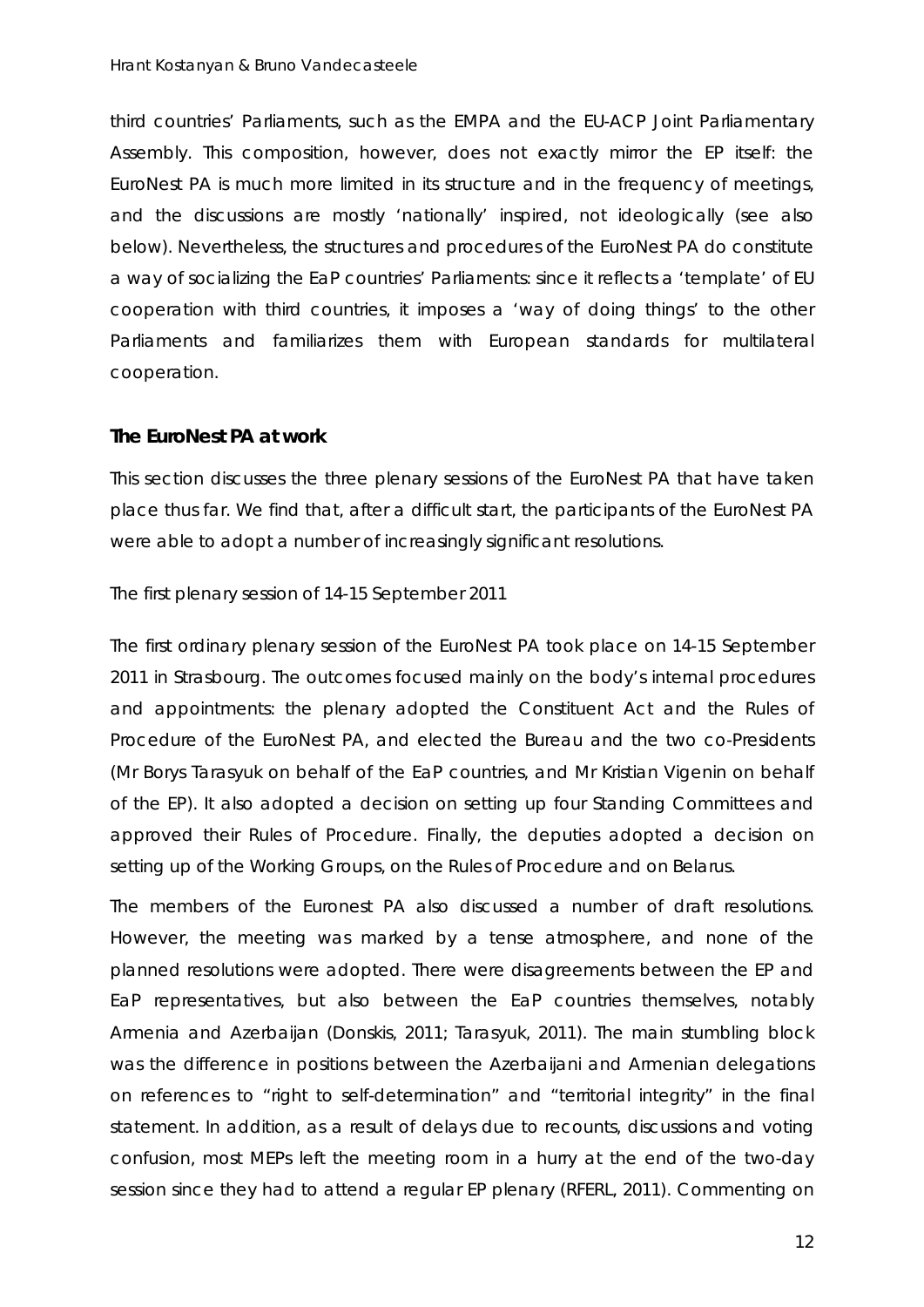this chaotic start of the EuroNest PA, which lacked concrete results, Tarasyuk [\(2011\)](#page-22-8) complained that the EaP exists on paper but not in practice, and claimed that bilateral cooperation between individual EU Member States and EaP countries is much more significant than the EaP framework.

In the early stages of the EuroNest cooperation there was little indication of any form of socialization in the EaP countries' Parliaments. The EP representatives could not convince their counterparts from the EaP to agree on a joint statement, and the delegations of the different Parliaments did not consider themselves as belonging to one region, contrary to how the EP views the EaP initiative.

#### *The second plenary session of 4-5 April 2012*

The problems that the EuroNest PA experienced in its constitutive meeting continued during the second plenary. Since the session took place in Baku, Azerbaijan, the conflict between Armenian and Azerbaijani members of the Assembly became even more pronounced than in the first plenary. Moreover, the Azerbaijani Government used the opportunity to promote its agenda and harangue Armenia, including through statements by Azerbaijan's President [\(2012\)](#page-22-10). An EU official shared his frustration over the proceedings which ran against a prior agreement**:**

President Aliyev appeared at the plenary session of this EuroNest Parliamentary Assembly and used that forum for one third of the time to criticize Armenia and the Government of Armenia on the issue of Nagorno-Karabakh. It was totally outside of the agenda. I mean, we have to face those realities. [But] it was outside of the context. Why? Because the Nagorno-Karabakh is a subject under the OSCE Minsk Group. We, as the EU, are supportive of the OSCE Minsk Group work because France is a co-chair. So, there is a channel for negotiating and resolving the conflict. EU should not be using another forum, especially this one in the parliamentary cooperation, again and again and again to be pushing what I call the bilateral agenda. So there are right formats to ensure that conflicts are discussed, negotiated and resolved (Interview B).

However, as opposed to the first plenary that failed to pass any resolution, and despite the tensions between Azerbaijani and Armenian deputies, the members of the EuroNest PA managed to pass five resolutions. Although the contents of the resolutions have been watered down in order to get the largest possible number of deputies on board, they have importance as the first substantive result that the EuroNest members produced together. The contents of the resolutions are summarized below: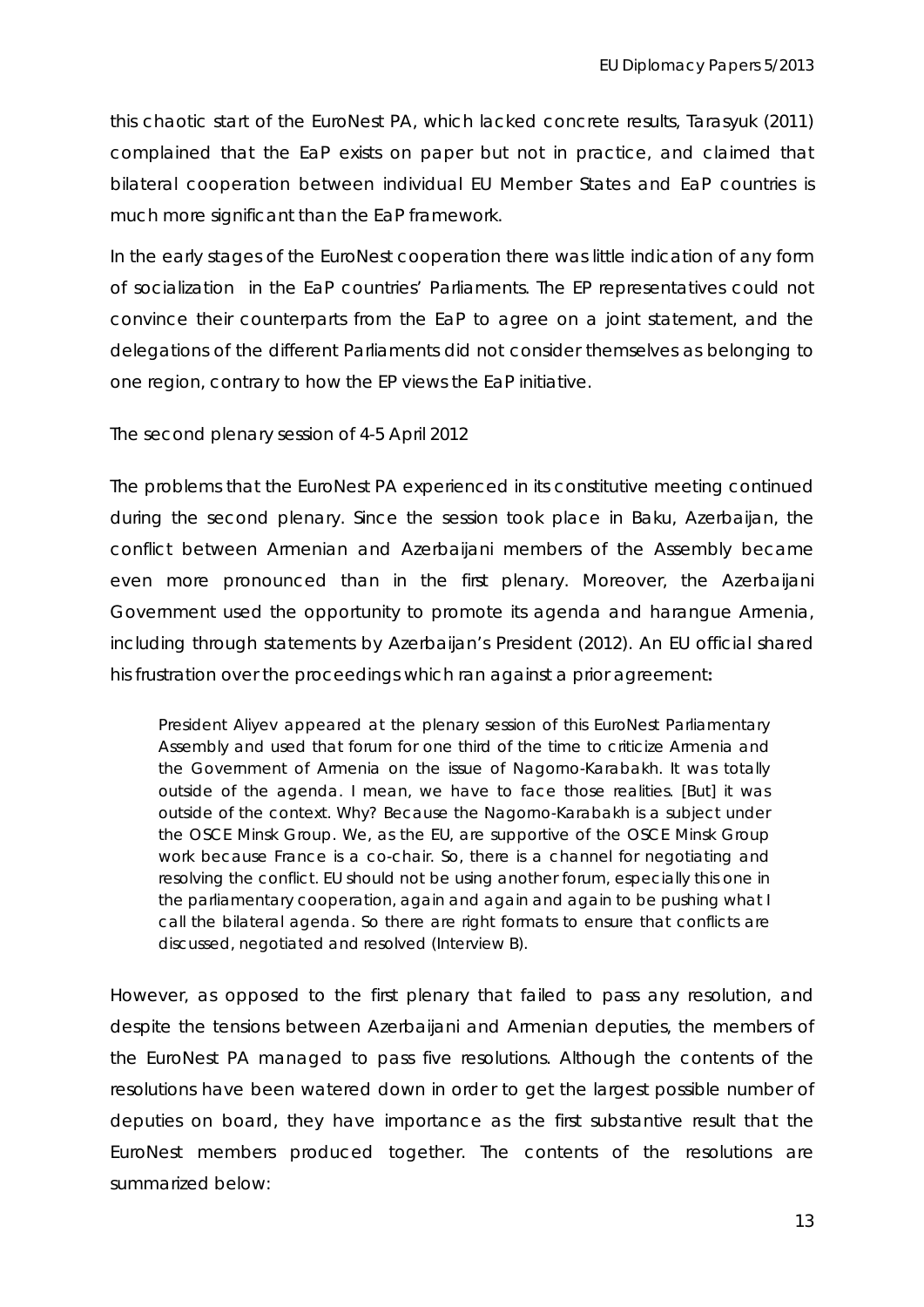1. The "Resolution on challenges for the future of democracy, including the question of free and independent media in Eastern Partnership and EU countries" [\(EuroNest](#page-20-11)  [PA, 2012b\)](#page-20-11) stresses the importance of fundamental principles of democracy, including human rights, the rule of law, separation of powers, and free, fair and transparent elections. The resolution also calls for deepening the EaP political dialogue and cooperation in democracy building as well as supporting the freedom of expression, development of free and independent media, enhancing peoples' confidence in public institutions, and strengthening civil society.

2. The "Resolution on trade agreements between the EU and the Eastern European Partners, including the Deep and Comprehensive Free Trade Areas, and the EU assistance in this field" [\(EuroNest PA, 2012f\)](#page-20-12) stresses the importance of common standards of goods and services. The resolution welcomes the Deep and Comprehensive Free Trade Area (DCFTA) negotiations with Armenia, Georgia and Moldova, and proposes that Azerbaijan and Belarus take steps to become WTO members as a precondition to start the DCFTA negotiations.

3. The "Resolution on energy security, renewable energy, energy efficiency, energy infrastructure: developments in the Eastern Partnership and in the EU countries" [\(EuroNest PA, 2012c\)](#page-20-13) recommends enhancing the energy security dialogue between the EU and its Eastern Partners by further exploring the 'Baku Initiative', the Energy Community Treaty, and the EU 2050 energy and climate objectives.

4. The "Resolution on strengthening civil society in the Eastern Partnership Countries, including the question of cooperation between Government and civil society, and the question of the reforms aimed at empowering of civil society" [\(EuroNest PA,](#page-20-14)  [2012d\)](#page-20-14) reaffirms the role of civil society in democracy, strengthening the rule of law and holding Governments accountable. The authorities are called to guarantee the freedoms necessary for civil society to act effectively. In particular, the resolution welcomes the work of the Civil Society Forum.

5. Finally, the "Resolution on the situation of Yulia Tymoshenko" stresses the need for an independent judiciary and "deplores the sentencing of former Prime Minister Yulia Tymoshenko" [\(EuroNest PA, 2012e, p. 1\)](#page-20-15). The resolution calls upon the Ukrainian authorities to facilitate a fair and transparent process of appeal, urges its Parliament, the Verkhovna Rada, to review the criminal code that is applied against Tymoshenko, and demands that the authorities ensure the right to health and wellbeing of Tymoshenko and her allies.

14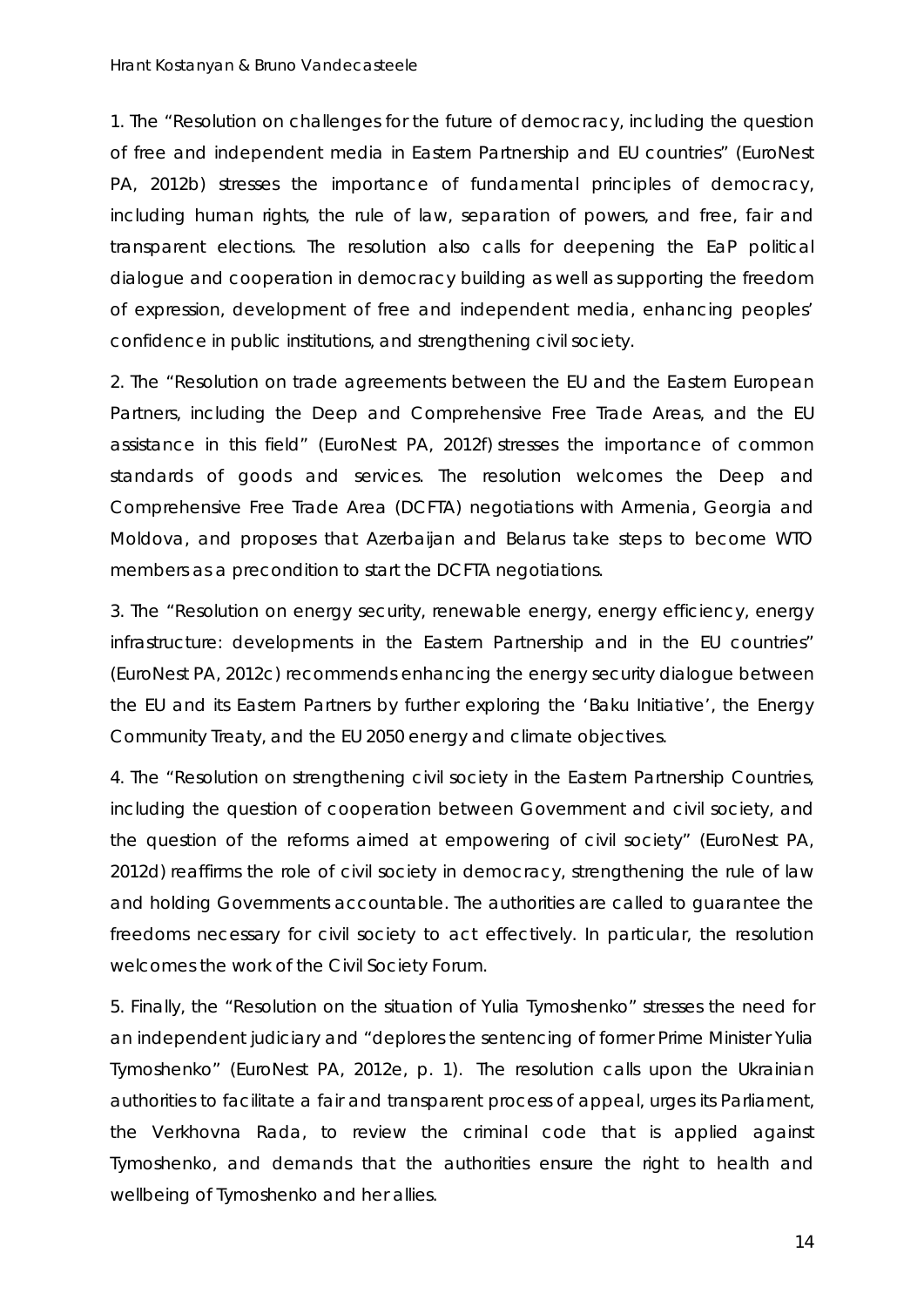The adoption of concrete resolutions by the EuroNest PA indicates some progress in EU-EaP parliamentary cooperation. Moreover, the topics discussed largely reflect the positions taken by the EP on issues related to the Eastern neighbours of the EU. The EP delegation thus seems to have increased its leverage on the contents of the resolutions adopted between the first and second sessions, which could point to a certain degree of socialization. However, given the tense atmosphere in which the Assembly discussed the resolutions, it is not clear to what extent the resolutions represent the genuine positions of the members. It would have been irrational on behalf of the EaP countries to block the adoption of resolutions again; repetition of this behaviour would decrease their credibility in the EuroNest PA, and the parliamentary delegations might lose their forum. In sum, we observe a limited form of strategic calculation.

#### *The third plenary session of 28-29 May 2013*

The third ordinary session took place in Brussels. Belarus was still not formally represented, due to a "lack of an internationally recognized Parliament" [\(European](#page-21-15)  [Parliament, 2013\)](#page-21-15). However, the Working Group on Belarus held consultations with members of the Belarusian opposition, as well as with representatives from civil society and independent media: the EP is "not willing to accept the fact that the citizens of Belarus are still deprived of freedom and basic fundamental rights. We will always uphold democratic values and support the people in Belarus in every way we can" [\(EP President Martin Schulz on ENPI info centre, 2013\)](#page-20-16).

During the plenary meeting, the participants appointed Mr Evgeni Kirilov as the new EuroNest PA co-chair for the EP[1](#page-15-0) and adopted four resolutions [\(European Parliament,](#page-21-15)  [2013\)](#page-21-15). In addition, they called on the EU to increase the budget for assistance to EaP countries in the 2014-2020 Multi-Annual Financial Framework [\(European Parliament,](#page-21-15)  [2013\)](#page-21-15). Furthermore, the delegates expressed their hope to achieve a breakthrough in their relations – including with Belarus – at the November 2013 EaP summit in Vilnius, but not at the expense of democracy, rule of law and peace. EaP co-President Tarasyuk said "it will be up to respective Governments to use the crucial six months we have left to show progress in areas which have been clearly indicated by the EU" [\(European Parliament, 2013\)](#page-21-15).

<span id="page-15-0"></span><sup>&</sup>lt;sup>1</sup> The former chair, Kristian Vigenin, was appointed foreign minister of Bulgaria and thus had to give up his seat in the EP.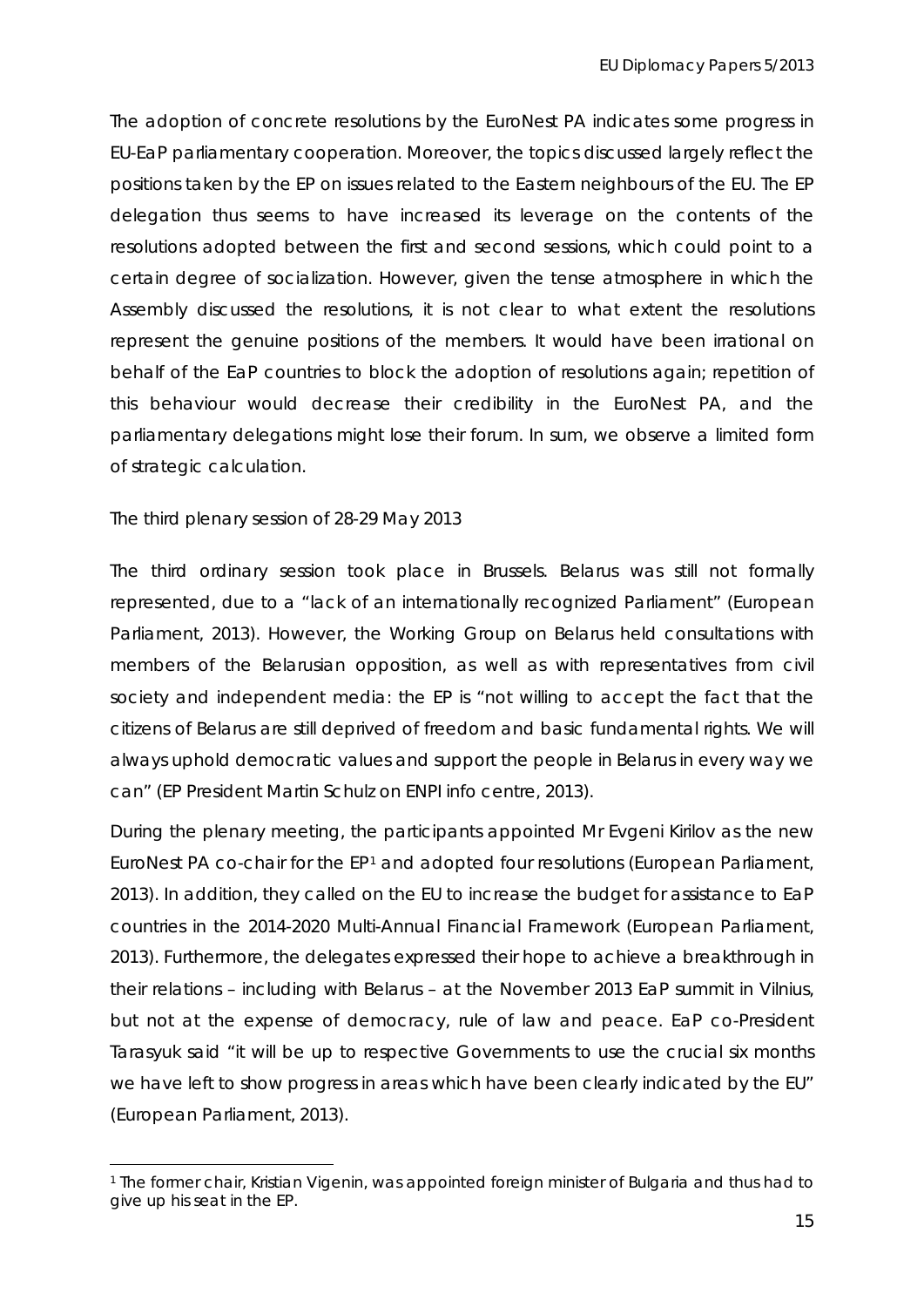#### *Hrant Kostanyan & Bruno Vandecasteele*

While some of the resolutions adopted during the previous plenary meeting still concerned general issues such as democracy and cooperation with civil society, the third session focused on more specific policy areas: regional security challenges [\(EuroNest PA, 2013d\)](#page-21-16), approximation of national legislation in EaP countries with EU legislation in the economic field [\(EuroNest PA, 2013a\)](#page-20-17), EU-EaP energy interconnections and harmonization of the energy market [\(EuroNest PA, 2013c\)](#page-21-17), and combating poverty and social exclusion in the EaP [\(EuroNest PA, 2013b\)](#page-20-18).

Although four resolutions were adopted, the tense atmosphere and the divisions between the EU and the EaP countries, between the EaP countries (Armenia and Azerbaijan) and between political parties in Ukraine and Georgia prominent during the first and second plenaries, continued to mar the third plenary in Brussels. The MEP Gerben Jan Gebrandy (Democrats 66, the Netherlands, a member of ALDE in the European Parliament) tweeted: "In bureau of #Euronest parlementary [sic] assembly. Sensitive issues: Nagorno [*sic*], Tymoshenko, Merabishvili, Safarov, Abkhazia, South Ossetia" (https://twitter.com/search?q=%23Euronest).

As was the case during the second plenary session, we note, on the one hand, some alignment of the EaP countries' Parliaments with the EP's position. However, on the other hand, it was clear that the real issues of concern for the EaP countries' delegates were related to their national agenda rather than to finding common ground with the EP. In sum, we see an increasing but still very limited degree of socialization among the EaP countries' representatives. There are no indications that their agreement with the EP position reflects their genuine point of view. Their participation in the EuroNest PA is rather inspired by strategic calculation: it gives these countries some status and legitimacy, as well as stage in a public forum to express their position.

#### **Discussion and conclusions**

The setting of the EuroNest PA illustrates that the EU takes up the role of *teaching* norms and rules, while the EaP countries are expected to *learn* and/or *implement* them. The institutional similarity of the EuroNest PA with the other multilateral forums for EP cooperation with third countries indicates that the EaP countries have adapted to the EP's proposed format. In addition, the recommendations of the EuroNest PA, adopted during the second and third plenary sessions, send different messages to the EaP countries on the one hand and to the EU on the other. The EaP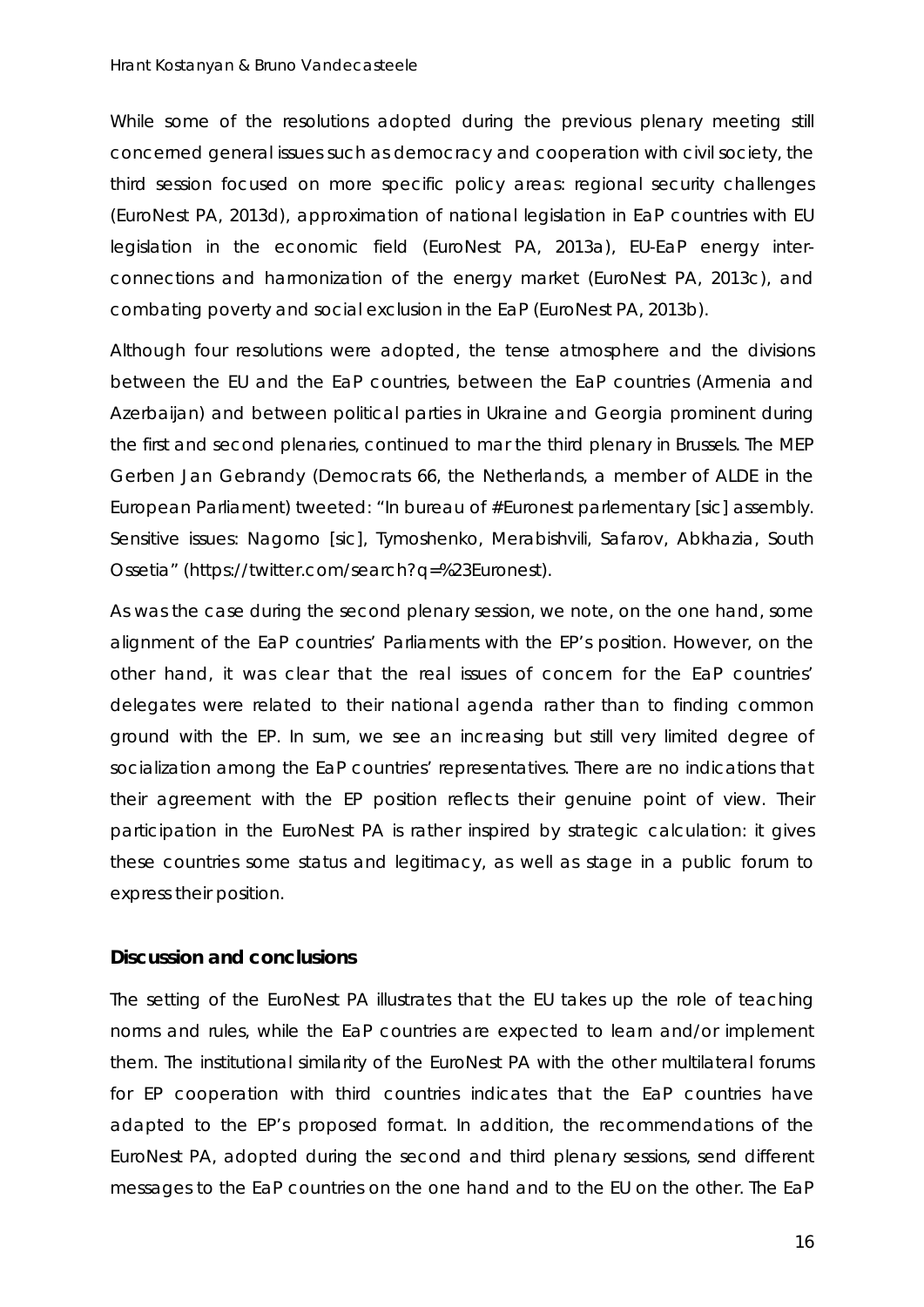countries are encouraged to push through and implement reforms, while the Assembly calls on the EU to support these developments through financial and technical aid. In other words, the norms promoted by the EU are taken as the point of reference.

Referring back to the first research question of this paper, on the instruments and opportunities the EP has to socialize the Parliaments of the EaP countries, we note three main techniques for socialization. First, the EP can use the Plenary Assembly, the Working Groups and the Committees to familiarize the EaP countries with its points of view and try to influence these countries' Governments through their national Parliaments. Second, in successfully setting the Rules of Procedure (see above), the EP promotes its preferred way of organizing multilateral cooperation. Third, the EP applies inclusion and exclusion techniques in order to reward or punish EaP national Parliaments. Its strict stance in refusing an official delegation of Belarus is the most obvious expression of this strategy. With this second technique, the EP tries to compensate for its lack of formal instruments to exert direct pressure on the EaP countries. Indeed, the EP does not have 'carrots' (e.g. funds provided on the basis of conditionality) or 'sticks' (such as the power to impose visa bans or economic sanctions) which it can apply in the EuroNest PA. It therefore applies the only reward/punishment strategy it has at its disposal, i.e. providing status and legitimacy by allowing or refusing EaP Parliaments the right to participate in the EuroNest PA. However, the application of this strategy does not remain without criticism of its coherence. An EP official explained that many members of the EuroNest PA question the current arrangement, suggesting that democracy is not the only criterion for allowing/refusing delegations: "If Belarus is not in, why is Azerbaijan there? Are Azerbaijan's democratic credentials better than Belarus'?" (Interview C).

Regarding the second research question, on the extent to which socialization takes place, as well as its nature, we point to two observations. First, we argue that very little socialization has taken place thus far. Indeed, the EuroNest PA often functions as a platform for voicing national or party-related positions and concerns, rather than as a forum for multilateral cooperation. Azerbaijanis use the EuroNest PA to publicly attack Armenia on the Nagorno-Karabakh issue. Georgians bring up their concerns on Abkhazia and South Ossetia. Armenians express their frustration about the Safarov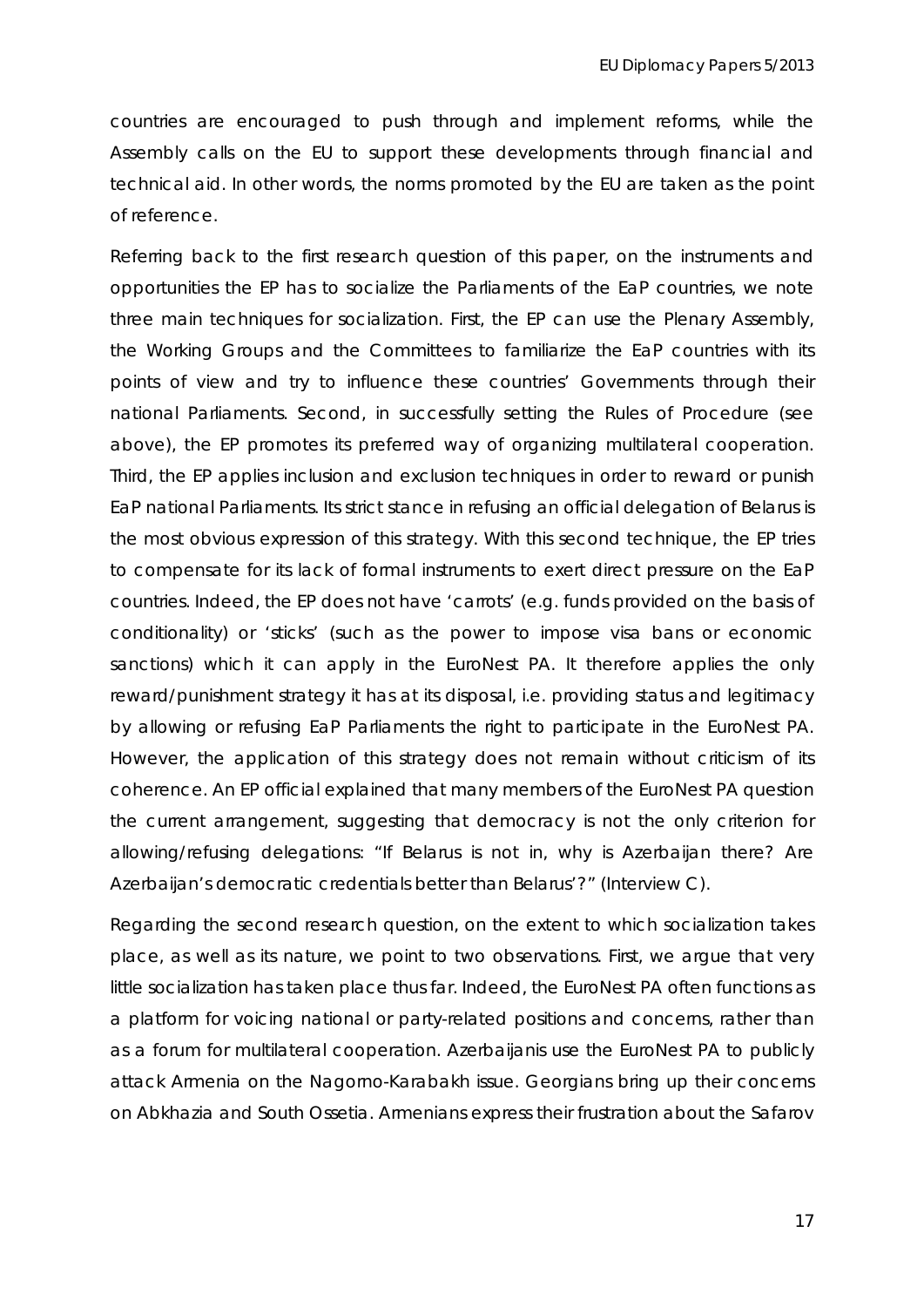#### *Hrant Kostanyan & Bruno Vandecasteele*

affair.[2](#page-18-0) Ukrainian opposition parties put the imprisonment of former Prime Minister Tymoshenko on the agenda, and the detention of Merabishvili (former Prime Minister of Georgia and an ally of President Saakashvili) is an emerging topic. A second observation is that, despite the above-mentioned frictions and bilateral or internal struggles, the EuroNest PA has managed to adopt a fair number of resolutions, reflecting to a large extent the EP's position. This indicates a certain degree of socialization within the EuroNest PA, although it should not be exaggerated. We argue that, at best, the Eastern partners engage in strategic calculation when participating in the EuroNest PA. They get a higher status by participating in this multilateral setting and, perhaps more importantly, they are provided with a forum for expressing their positions which they otherwise would not have. In exchange they endorse resolutions that promote values and norms the EP usually emphasizes. Since these resolutions do not involve strong commitments to implementation, the costs for the EaP Parliaments of supporting these values are rather low.

The conditions for internalization of norms and thus deeper forms of socialization – role playing and normative suasion – are not fulfilled. The contacts between the parties are not long and intense enough for role playing to take place. As for normative suasion, the initial beliefs of the different delegations show too little consistency with the message of the socializer (the EP), and there are too few interactions in informal settings.

With this paper, we have highlighted a number of issues related to socialization in the setting of the EuroNest PA. In doing so, we aim to contribute to scholarly knowledge of the EP's international role. Given the relatively short period of activity of the EuroNest PA and the limited number of interviews on which this paper is based, we do not pretend to draw definitive conclusions. The present study could inspire further research in three ways. First, socialization in the EuroNest PA could be compared with other formats for EaP multilateral cooperation. Together with the EU-EaP Summit of Heads of State and Government, the EuroNest PA is the most 'political' forum for cooperation. Other formats, such as the Business Forum or the EaP Transport Panel, are more technical. A comparison between these political and technical environments could provide more insight into the mechanisms of socialization in multilateral cooperation. Second, socialization in other parliamentary assemblies in

<span id="page-18-0"></span> <sup>2</sup> Safarov, an Azerbaijani military serviceman, murdered by axe an Armenian officer during a NATO training in Budapest, and was later on extradited from Hungary to Azerbaijan, where President Aliyev pardoned and glorified him.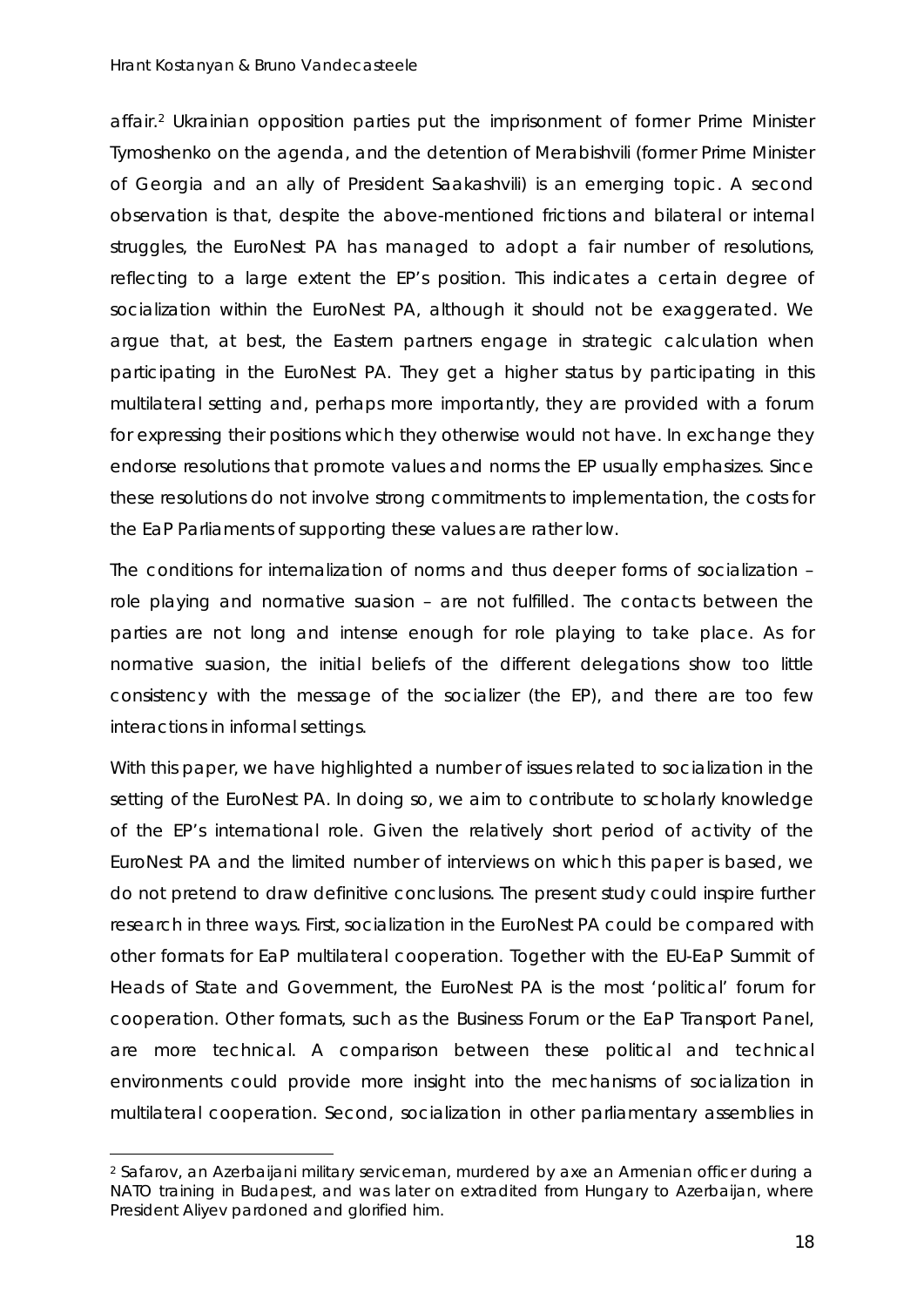which the EP participates could be studied and compared with the EuroNest PA. To date, there is no research on this topic; further research could shed light on the conditions (e.g. geographical proximity, political conditions, issues under discussion, composition of the Assembly, etc.) under which socialization is more/less likely. Third, future research could focus on agenda setting processes in the EuroNest PA and on socialization and norm transfer in both directions (from the EP to the EaP countries and vice versa). This paper has found an overwhelming presence of the first direction of socialization and no indication of the second. However, further research, including extensive interviews with representatives from the EaP, could reveal more fine-tuned conclusions.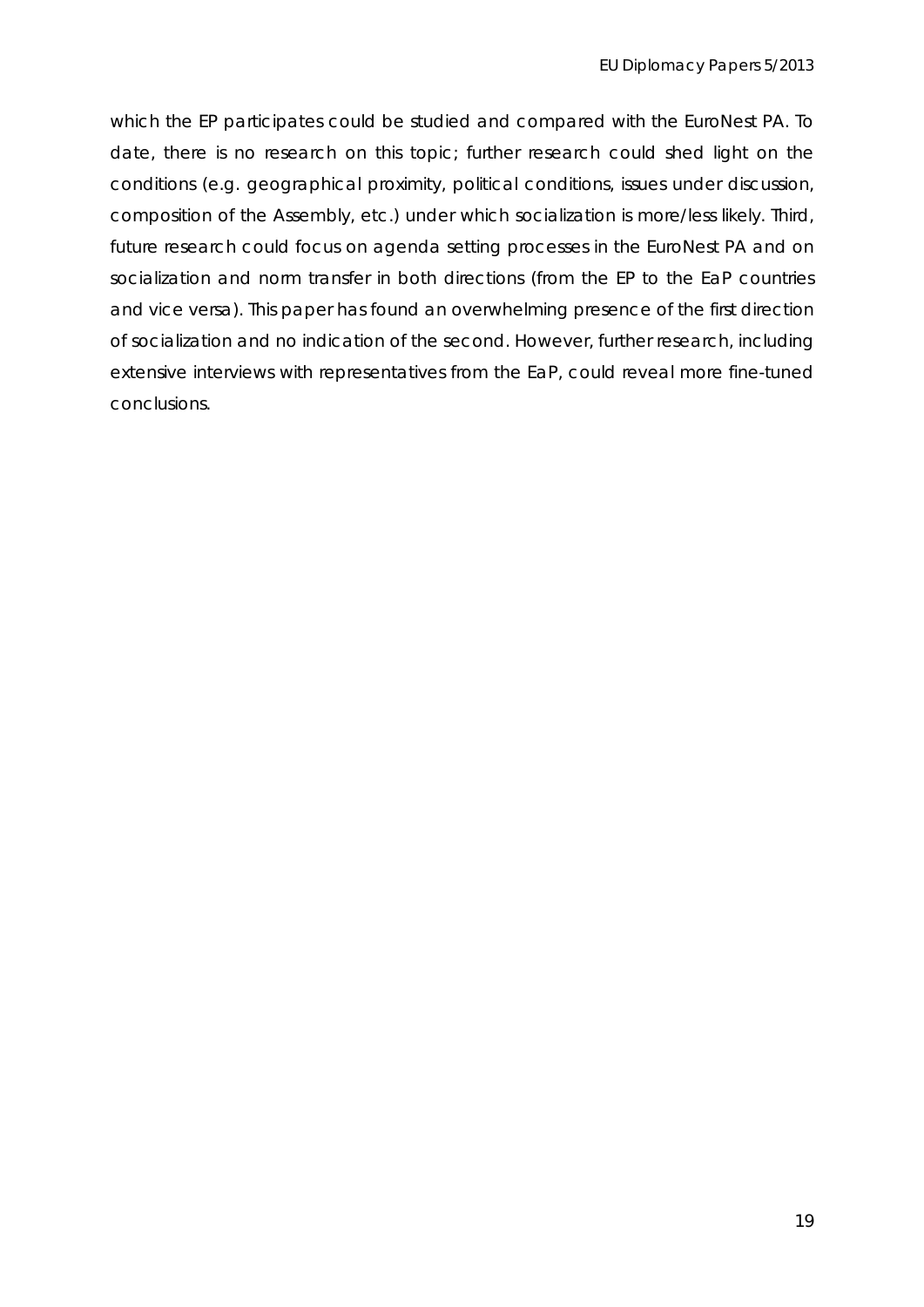## **References**

<span id="page-20-3"></span>Beyers, Jan (2005), "Multiple Embeddedness and Socialization in Europe: The Case of Council Officials", *International Organization*, vol. 59, no. 4,, pp. 899-936.

<span id="page-20-7"></span>Buzek, Jerzy (2013), *First Meeting of the Euronest Parliamentary Assembly*, accessed 11 June 2013, http://www.europarl.europa.eu/former\_ep\_presidents/presidentbuzek/ en/press/press\_release/2011/2011-May/press\_release-2011-May-3.html.

<span id="page-20-4"></span>Checkel, Jeffrey T. (2005), "International Institutions and Socialization in Europe: Introduction and Framework", *International Organization*, vol. 59, no. 4, pp. 801-826.

<span id="page-20-2"></span>Corbett, Richard, Francis Jacobs & Michael Shackleton (2005), *The European Parliament*, London, Harper.

<span id="page-20-5"></span>Council of the European Union (2009), "Joint Declaration of the Prague Eastern Partnership Summit (8435/09)", 7 May 2009.

<span id="page-20-1"></span>Crum, Ben (2006), "Parliamentarization of the CFSP through Informal Institutionmaking? The fifth European Parliament and the EU High Representative", *Journal of European Public Policy*, vol. 13, no. 3, pp. 383-401.

<span id="page-20-6"></span><span id="page-20-0"></span>Diedrichs, Ulrich (2004), "The European Parliament in CFSP: More than a Marginal Player?", *The International Spectator*, no. 2, pp. 31-46.

<span id="page-20-10"></span>Donskis, Leonidas (2011), *First Session of the EURONEST Parliamentary Assembly without Belarusian representatives*, accessed 11 June 2013, http://www.donskis.lt/v/ fr/1/1\_/774.

<span id="page-20-16"></span>ENPI info centre (2013), *Our job is to hold governments accountable, Euronest hears from European Parliament President*, accessed 11 June 2013, http://www.enpiinfo.eu/maineast.php?id\_type=1&id=33285&lang\_id=450.

<span id="page-20-8"></span>EuroNest PA (2011), "Constituent Act of the EuroNest Parliamentary Assembly".

<span id="page-20-9"></span>EuroNest PA (2012a), "Decision on prolongation of the mandate of the Working Group on Belarus of the Euronest Parliamentary Assembly".

<span id="page-20-11"></span>EuroNest PA (2012b), "Resolution on challenges for the future of democracy, including the question of free and independent media in Eastern Partnership and EU countries".

<span id="page-20-13"></span>EuroNest PA (2012c), "Resolution on energy security, renewable energy, energy efficiency, energy infrastructure: developments in the Eastern Partnership and in the EU countries".

<span id="page-20-14"></span>EuroNest PA (2012d), "Resolution on Strengthening of civil society in the Eastern Partnership Countries, including the question of cooperation between government and civil society, and the question of the reforms aimed at empowering of civil society".

<span id="page-20-15"></span>EuroNest PA (2012e), "Resolution on the situation of Yulia Tymoshenko".

<span id="page-20-12"></span>EuroNest PA (2012f), "Resolution on trade agreements between the EU and the Eastern European Partners, including the Deep and Comprehensive Free Trade Areas, and the EU assistance in this field".

<span id="page-20-17"></span>EuroNest PA (2013a), "Resolution on approximation of the national legislation of Eastern Partnership countries with EU legislation in the economic field".

<span id="page-20-18"></span>EuroNest PA (2013b), "Resolution on combating poverty and social exclusion in the Eastern Partner countries".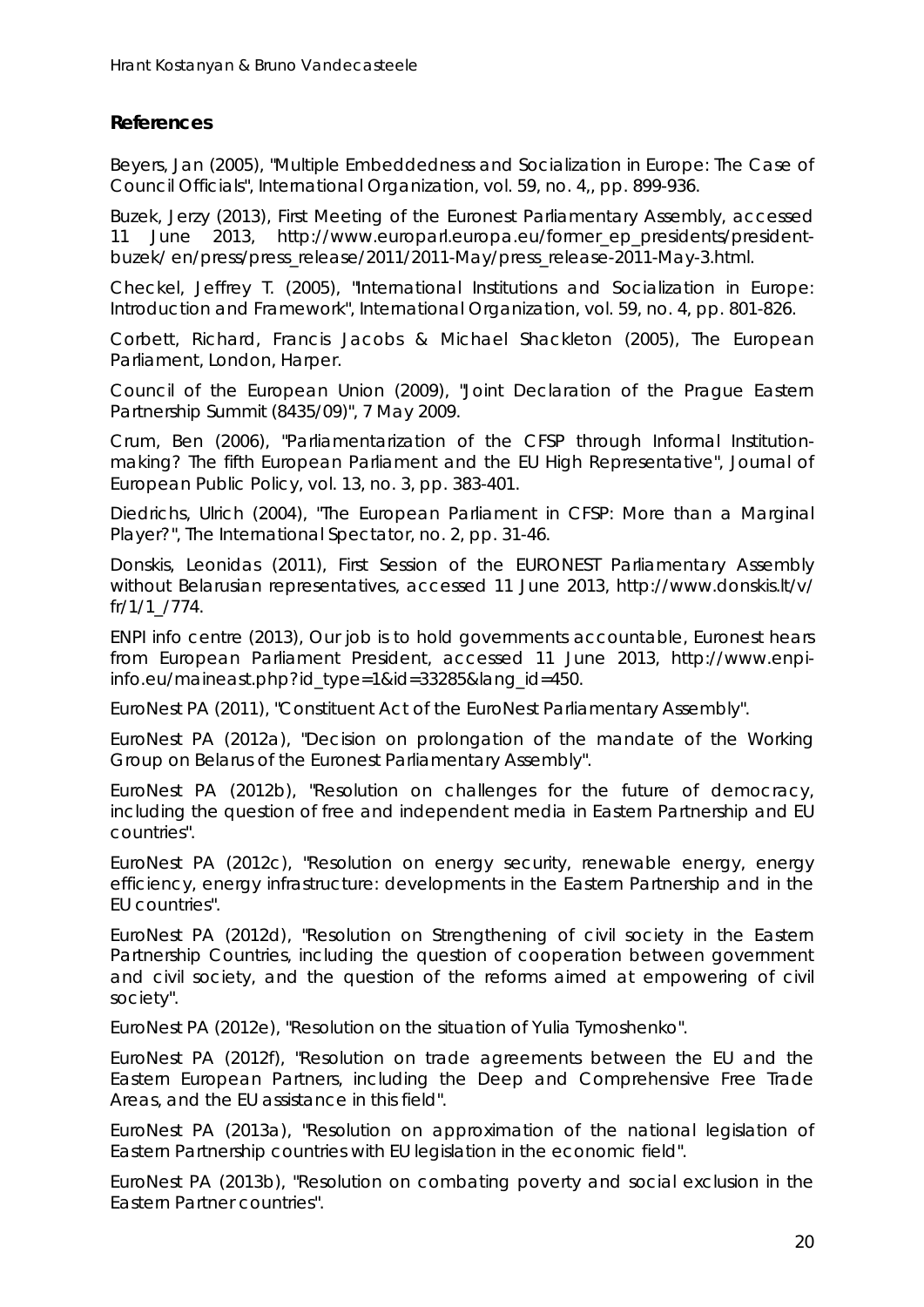<span id="page-21-17"></span>EuroNest PA (2013c), "Resolution on energy security in connection with energy market and harmonisation between the Eastern European partner and the EU countries".

<span id="page-21-16"></span>EuroNest PA (2013d), "Resolution on regional security challenges in Eastern European partner countries".

<span id="page-21-10"></span>EuroNest PA (2013e), "Rules of Procedure Adopted on 3 May 2011 in Brussels, amended on 3 April 2012 in Baku and on 29 May 2013 in Brussels".

<span id="page-21-13"></span>EuroNest PA (2013f), *What is Euronest*, accessed 11 June, 2013 http://www.euronest. europarl.europa.eu/euronest/cms/cache/offonce/home.

<span id="page-21-9"></span>European Commission (2008), "Communication from the Commission to the European Parliament and the Council: Eastern Partnership (COM(2008) 823 final)".

<span id="page-21-11"></span>European Parliament (2009), "Decision on the number of interparliamentary delegations, delegations to joint parliamentary committees, delegations to parliamentary cooperation committees and multilateral Parliamentary Assemblies (P6\_TA(2009)0349)".

<span id="page-21-12"></span>European Parliament (2011), "Resolution on the situation in Belarus (P7\_TA(2011)0022)".

<span id="page-21-5"></span>European Parliament (2012a), "Resolution of 3 July 2012 on the trade aspects of the Eastern Partnership (2011/2306(INI))".

<span id="page-21-6"></span>European Parliament (2012b), "Resolution of 13 December 2012 on the annual report on Human Rights and Democracy in the World 2011 and the European Union's policy on the matter (2012/2145(INI))".

<span id="page-21-8"></span>European Parliament (2012c), "Resolution of 24 May 2012 on Ukraine (2012/2658(RSP))".

<span id="page-21-7"></span>European Parliament (2012d), "Resolution on the situation in Belarus after the parliamentary elections of 23 September 2012 (2012/2815(RSP))".

<span id="page-21-15"></span>European Parliament (2013), "MEPs and eastern MPs eye breakthrough in relations (REF.: 20130527IPR10533)".

<span id="page-21-2"></span>Hooghe, Liesbet (2005), "Several Roads Lead to International Norms, but Few Via International Socialization: A Case Study of the European Commission", *International Organization*, vol. 59, no. 4, pp. 861-898.

<span id="page-21-3"></span>Juncos, Ana E. & Karolina Pomorska (2006), "Playing the Brussels Game: Strategic Socialisation in the CFSP Council Working Groups", *European Integration online Papers*, vol. 10, no. 11.

<span id="page-21-14"></span>Kostanyan, Hrant & Jan Orbie (2013), "The EEAS' Discretionary Power within the Eastern Partnership: in Search of the Highest Possible Denominator", *Journal of Southeast European and Black Sea Studies*, vol. 13, no. 1, pp. 47-65.

<span id="page-21-0"></span>Koutrakos, Panos (ed.) (2011), *The European Union's External Relations a Year After Lisbon*, Den Haag, Centre for the Law of EU External Relations.

<span id="page-21-1"></span>Lavenex, Sandra & Frank Schimmelfennig (2011), "EU Democracy Promotion in the Neighbourhood: From Leverage to Governance?", *Democratization*, vol. 18, no. 4, pp. 885-909.

<span id="page-21-4"></span>March, James G. & Johan P. Olsen (1998), "The Institutional Dynamics of International Political Orders", *International Organization*, vol. 52, no. 4, pp. 943-969.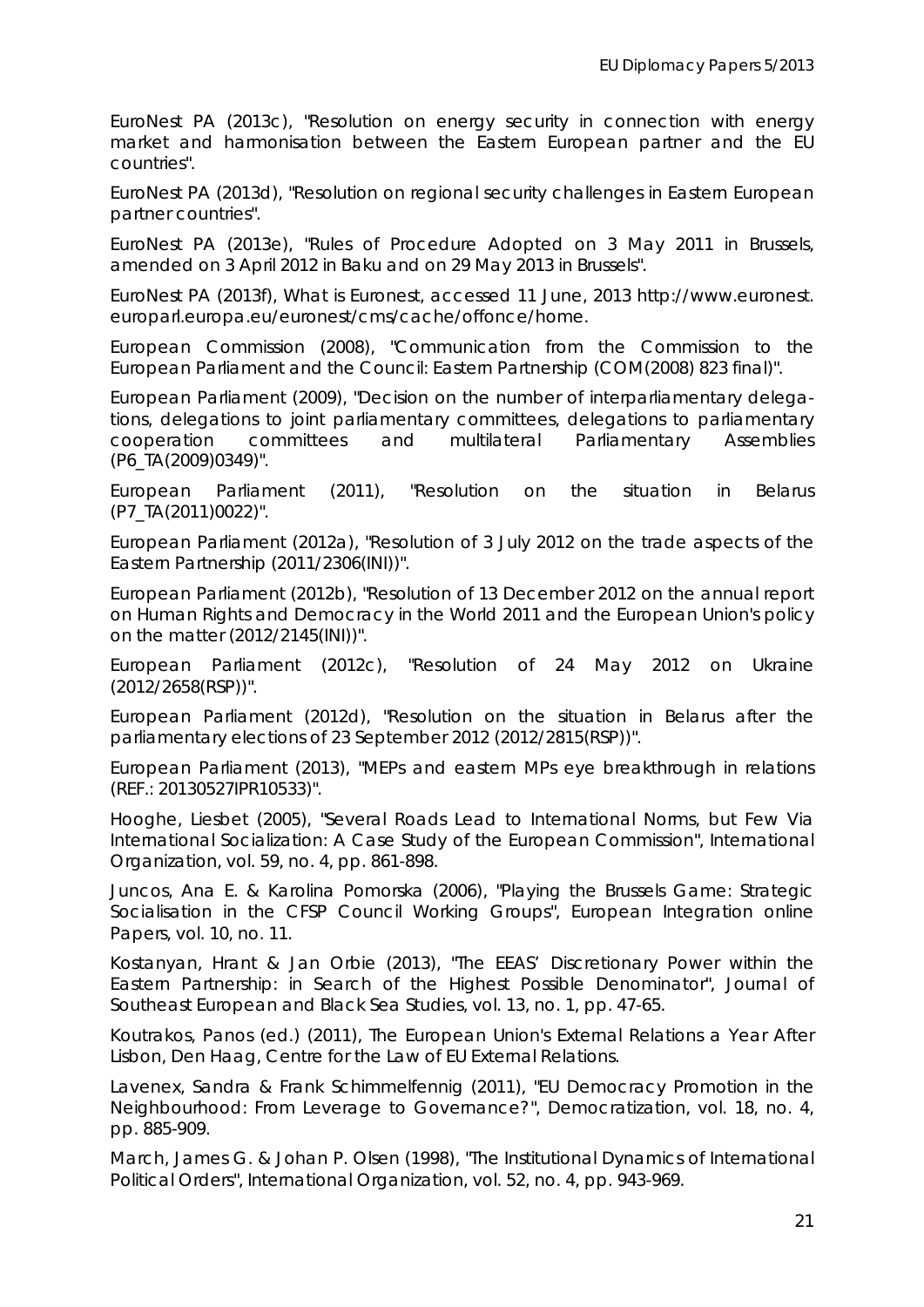<span id="page-22-5"></span>Pardo Sierra, Oscar B. (2011), "No man's land? A comparative analysis of the EU and Russia's influence in the Southern Caucasus", *Communist and Post-Communist Studies*, vol. 44, no. 3, pp. 233-243.

<span id="page-22-10"></span>President of Azerbaijan (2012), *Speech by Ilham Aliyev at the opening ceremony of the Euronest Parliamentary Assembly's second session in Baku*, accessed 12 July 2013, http://en.president.az/articles/4612.

<span id="page-22-6"></span>Raube, Kolja (2011), "The European External Action Service and the European Parliament", *The Hague Journal of Diplomacy*, vol. 7, no. 1, pp. 65-80.

<span id="page-22-9"></span>RFERL (2011), *EU Eastern Partnership Assembly Ends In Chaos*, accessed 11 June 2013, http://www.rferl.org/content/eu\_eastern\_partnership\_assembly\_ends\_in\_chaos/2433 0814.html.

<span id="page-22-0"></span>Schimmelfennig, Frank (2005), "Strategic Calculation and International Socialization: Membership Incentives, Party Constellations, and Sustained Compliance in Central and Eastern Europe", *International Organization*, vol. 59, no. 4, pp. 827-860.

<span id="page-22-1"></span>Schimmelfennig, Frank, Stefan Engert & Heiko Knobel (2005), *International Socialization in Europe: European Organizations, Political Conditionality and Democratic Change*, Basingstoke, Palgrave Macmillan.

<span id="page-22-2"></span>Scully, Roger (2005), *Becoming Europeans: Attitudes, Behaviour, and Socialization in the European Parliament*, Oxford, Oxford University Press.

<span id="page-22-8"></span><span id="page-22-3"></span>Smith, Nicolas Ross (2011), "Europeanization Through Socialization? The EU's Interaction With Civil Society Organizations in Armenia", *Demokratizatsiya: The Journal of Post-Soviet Democratization*, vol. 19, no. 4, pp. 385-403.

<span id="page-22-4"></span>Warkotsch, Alexander (2007), "International Socialization in Difficult Environments: The Organisation for Security and Cooperation in Europe in Central Asia", *Democratization*, vol. 14, no. 3, pp. 491-508.

<span id="page-22-7"></span>Wisniewski, Elisabeth (2013), "The Influence of the European Parliament on the European External Action Service", *European Foreign Affairs Review*, vol. 18, no. 1, pp. 81-102.

#### **Interviews**

Interview A, Sejm (Polish Parliament), EU Affairs Committee, Warsaw, May 2012.

Interview B, European External Action Service, Brussels, June 2012.

Interview C, European Parliament, Brussels, August 2012.

Interview D, Member of the European Parliament, Vilnius, April 2013.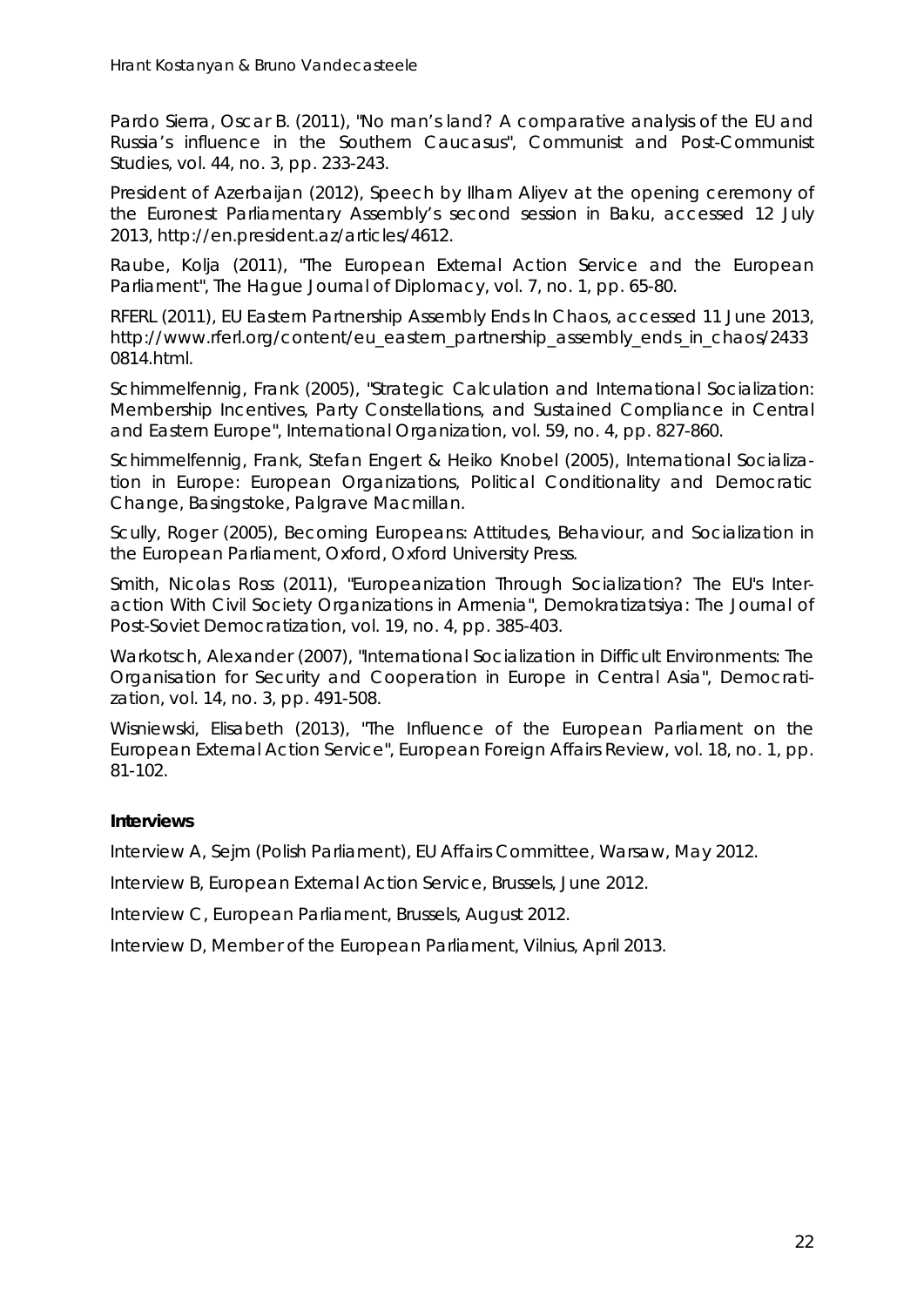# **List of EU Diplomacy Papers**

## **1/2006**

Karel De Gucht, *Shifting EU Foreign Policy into Higher Gear*

## **2/2006**

Günter Burghardt, *The European Union*'*s Transatlantic Relationship*

## **1/2007**

Jorge Sampaio, *Global Answers to Global Problems: Health as a Global Public Good*

#### **2/2007**

Jean-Victor Louis, *The European Union: from External Relations to Foreign Policy?*

#### **3/2007**

Sieglinde Gstöhl, *Political Dimensions of an Externalization of the EU*'*s Internal Market*

#### **4/2007**

Jan Wouters, *The United Nations and the European Union: Partners in Multilateralism*

#### **5/2007**

Martin Konstantin Köhring, *Beyond 'Venus and Mars': Comparing Transatlantic Approaches to Democracy Promotion*

#### **6/2007**

Sahar Arfazadeh Roudsari, *Talking Away the Crisis? The E3/EU-Iran Negotiations on Nuclear Issues*

#### **1/2008**

Yann Boulay, *L'Agence Européenne de Défense : avancée décisive ou désillusion pour une Europe de la défense en quête d'efficacité ?*

#### **2/2008**

Pier Carlo Padoan, *Europe and Global Economic Governance*

#### **3/2008**

Sieglinde Gstöhl, *A Neighbourhood Economic Community - finalité économique for the ENP?*

#### **4/2008**

Davide Bonvicini (ed.), *Playing Three-Level Games in the Global Economy – Case Studies from the EU*

#### **5/2008**

Fredrick Lee-Ohlsson, *Sweden and the Development of the European Security and Defence Policy: A Bi-Directional Process of Europeanisation*

## **6/2008**

Anne-Claire Marangoni, *Le financement des operations militaires de l'UE : des choix*  nationaux *pour une politique* européenne *de sécurite et de défense ?*

#### **7/2008**

Jing Men, *EU-China Relations: from Engagement to Marriage?*

#### **8/2008**

Giuseppe Balducci, *Inside Normative Power Europe: Actors and Processes in the European Promotion of Human Rights in China*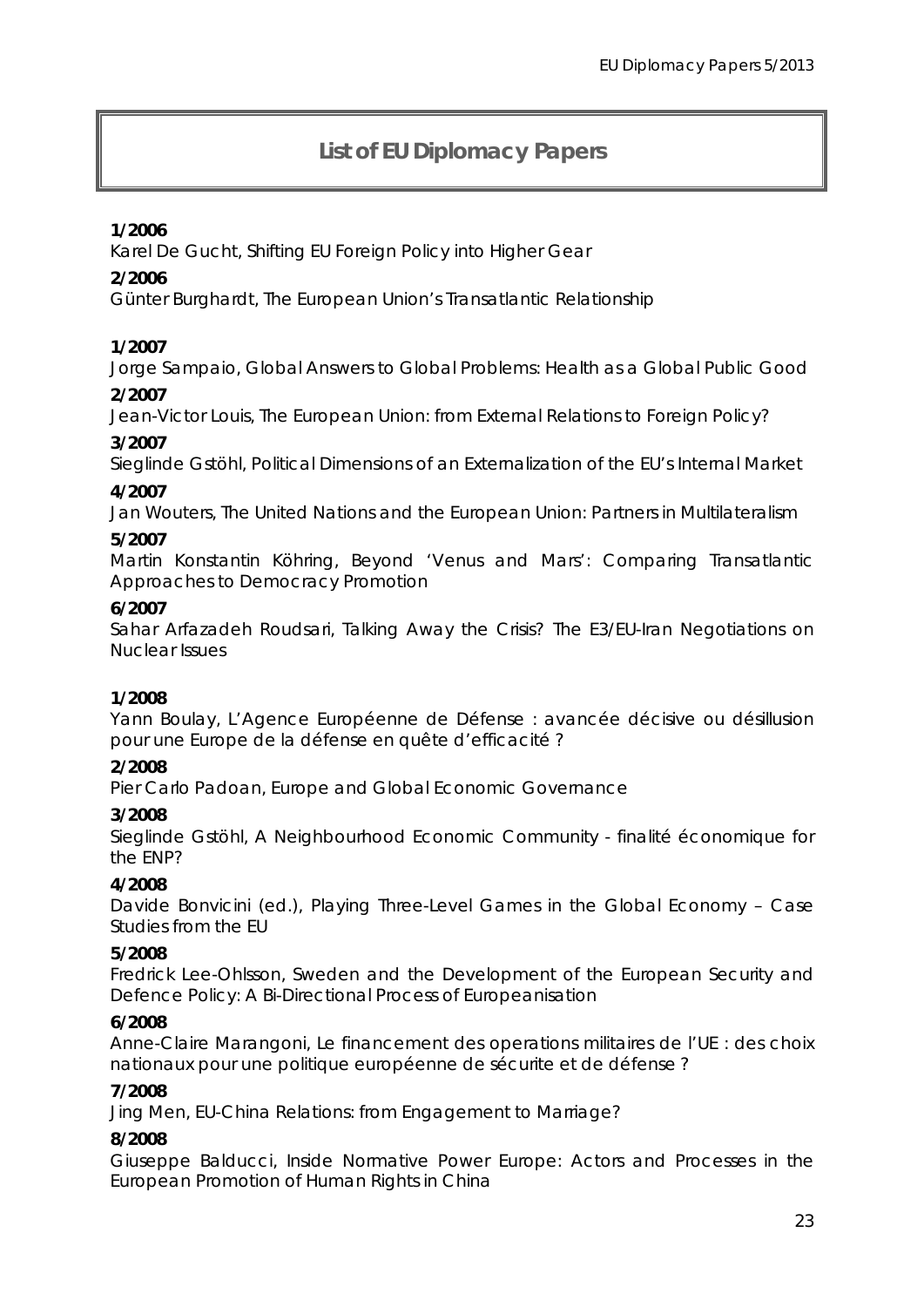## **1/2009**

Monika Tocha, *The EU and Iran's Nuclear Programme: Testing the Limits of Coercive Diplomacy*

## **2/2009**

Quinlan Carthane, *A Misleading Promise? Rethinking European Support for Biofuels*

#### **3/2009**

Joris Larik, *Two Ships in the Night or in the Same Boat Together? Why the European Court of Justice Made the Right Choice in the Kadi Case*

## **4/2009**

Alice Serar, *Tackling Today's Complex Crises: EU-US Cooperation in Civilian Crisis Management*

#### **5/2009**

Judith Huigens & Arne Niemann, *The EU within the G8: A Case of Ambiguous and Contested Actorness*

#### **6/2009**

Mathias Dobbels, *Serbia and the ICTY: How Effective Is EU Conditionality?*

#### **7/2009**

Hugo de Melo Palma, *European by Force and by Will: Portugal and the European Security and Defence Policy*

#### **8/2009**

Paul Meerts (ed.), *Negotiating with the Russian Bear: Lessons for the EU?*

#### **9/2009**

Anne Tiedemann, *EU Market Access Teams: New Instruments to Tackle Non-tariff Barriers to Trade*

#### **1/2010**

Severin Peters, *Strategic Communication for Crisis Management Operations of International Organisations: ISAF Afghanistan and EULEX Kosovo*

#### **2/2010**

Sophie Lecoutre, *The US Shift towards 'Smart Power' and its Impact on the Transatlantic Security Partnership*

#### **3/2010**

Herman Van Rompuy, *The Challenges for Europe in a Changing World*

#### **4/2010**

Camilla Hansen, *Non-Governmental Organisations and the European Union's Promotion of Human Rights in China: NGO Influence or NO Influence?* 

#### **5/2010**

Egemen Bağış, *Turkey's EU Membership Process: Prospects and Challenges*

#### **6/2010**

Jan Steinkohl, *Normative Power Rivalry? The European Union, Russia and the Question of Kosovo*

#### **7/2010**

André Ghione, *Pushing the Boundaries: DG Enlargement between Internal and External Environments*

#### **8/2010**

Athanasia Kanli, *Is the European Union Fighting the War for Children? The EU Policy on the Rights of Children Affected by Armed Conflict*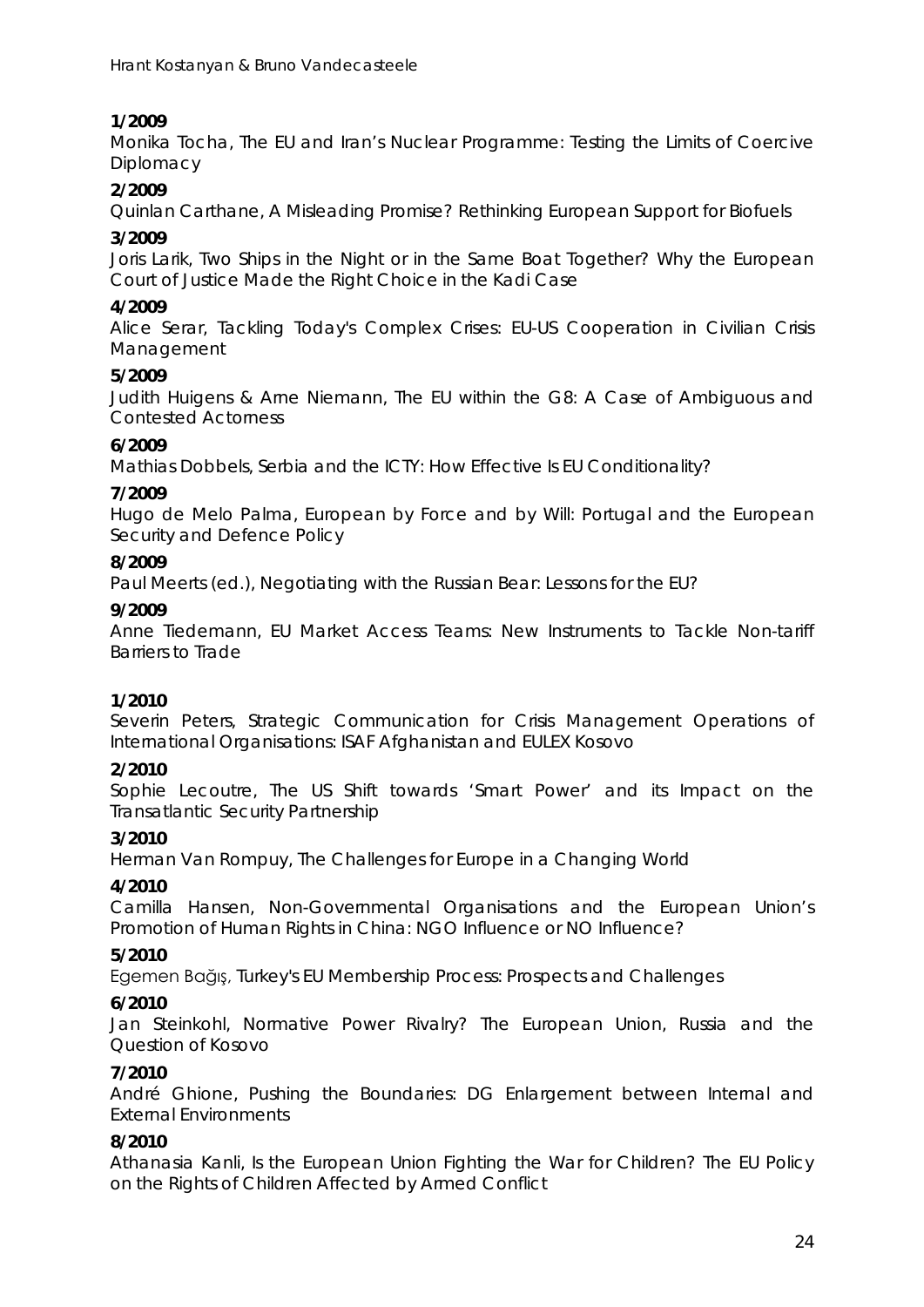## **9/2010**

Jan Weisensee, *Measuring European Foreign Policy Impact: The EU and the Georgia Crisis of 2008*

## **10/2010**

Mario Giuseppe Varrenti, *EU Development Cooperation after Lisbon: The Role of the European External Action Service*

#### **11/2010**

Nicole Koenig, *The EU and NATO: Towards a Joint Future in Crisis Management?*

## **1/2011**

Mitja Mertens, *The International Criminal Court: A European Success Story?*

#### **2/2011**

Mireia Paulo Noguera, *The EU-China Strategic Partnership in Climate Change: The Biodiversity Programme*

#### **3/2011**

Bart van Liebergen, *American War, European Struggle? Analyzing the Influence of Domestic Politics on the ISAF Contributions of EU Member States*

#### **4/2011**

Dieter Mahncke, *Post-modern Diplomacy: Can EU Foreign Policy Make a Difference in World Politics?*

#### **5/2011**

Erika Márta Szabó, *Background Vocals: What Role for the Rotating Presidency in the EU's External Relations post-Lisbon?*

#### **6/2011**

Charles Thépaut, *[Can the EU Pressure Dictators? Reforming ENP Conditionality after](http://www.coleurope.eu/file/content/studyprogrammes/ird/research/pdf/EDP2011/EDP_6_2011_Thepaut.pdf)  [the 'Arab Spring'](http://www.coleurope.eu/file/content/studyprogrammes/ird/research/pdf/EDP2011/EDP_6_2011_Thepaut.pdf)*

#### **7/2011**

Jannik Knauer, *[EUFOR Althea: Appraisal and Future Perspectives of the EU's Former](http://www.coleurope.eu/file/content/studyprogrammes/ird/research/pdf/EDP2011/EDP_7_2011_Knauer.pdf)  [Flagship Operation in Bosnia and Herzegovina](http://www.coleurope.eu/file/content/studyprogrammes/ird/research/pdf/EDP2011/EDP_7_2011_Knauer.pdf)*

#### **8/2011**

Paul Quinn (ed.), *Making European Diplomacy Work: Can the EEAS Deliver?*

## **9/2011**

Nathan Dufour, *Thinking Further about EU-Russia Cooperation: Drug Trafficking and Related Issues in Central Asia*

#### **10/2011**

Anselm Ritter, *The EU's Gas Security of Supply: Risk Analysis and Management*

#### **1/2012**

Malthe Munkøe, *The 2011 Debacle over Danish Border Control: A Mismatch of Domestic and European Games*

#### **2/2012**

Martin Schmid, *The Deputisation of the High Representative/Vice-President of the Commission: Making the Impossible Job Work*

#### **3/2012**

Sieglinde Gstöhl, *European Union Diplomacy: What Role for Training?*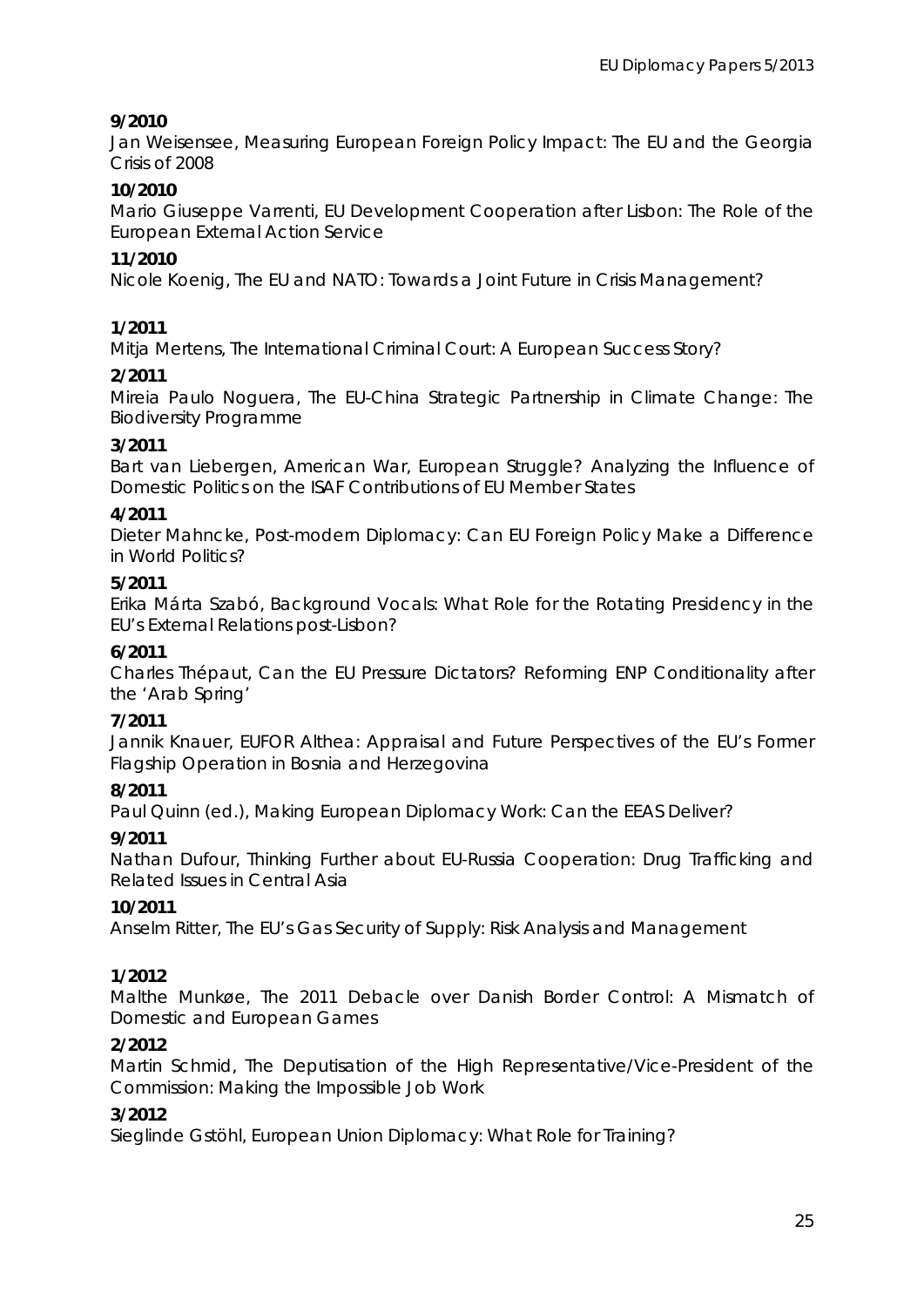## **4/2012**

Konstantinos Hazakis & Filippos Proedrou, *EU-Russia Energy Diplomacy: The Need for an Active Strategic Partnership*

#### **5/2012**

Laura Richardson, *The Post-Lisbon Role of the European Parliament in the EU's Common Commercial Policy: Implications for Bilateral Trade Negotiations* 

## **6/2012**

Vincent Laporte, *The European Union – an Expanding Security Community?*

## **7/2012**

Kirsten Lucas, *1 + 1 = 3? EU-US Voting Cohesion in the United Nations General Assembly*

#### **8/2012**

David Smith, *International Financial Regulation: A Role for the Eurozone?*

## **9/2012**

Sylvain Duhamel, *L'usage des mesures restrictives autonomes de l'Union européenne: deux poids deux mesures ou des mesures de poids ?*

## **1/2013**

Thomas Stiegler, *Reaching for a Calculator or a Mirror? Why the EU Joins International Human Rights Treaties*

#### **2/2013**

Martin Minarik, *Approximation to EU Technical Standards with and without the Promise of Membership: the Cases of Slovakia and Ukraine* 

#### **3/2013**

Raphaël Metais, *Ensuring Energy Security in Europe: The EU between a Market-based and a Geopolitical Approach*

#### **4/2013**

Raphaël Metais, Charles Thépaut & Stephan Keukeleire (eds.), *The European Union's Rule of Law Promotion in its Neighbourhood: A Structural Foreign Policy Analysis*

#### **5/2013**

Hrant Kostanyan & Bruno Vandecasteele*, The EuroNest Parliamentary Assembly: The European Parliament as a Socializer of its Counterparts in the EU's Eastern Neighbourhood?*